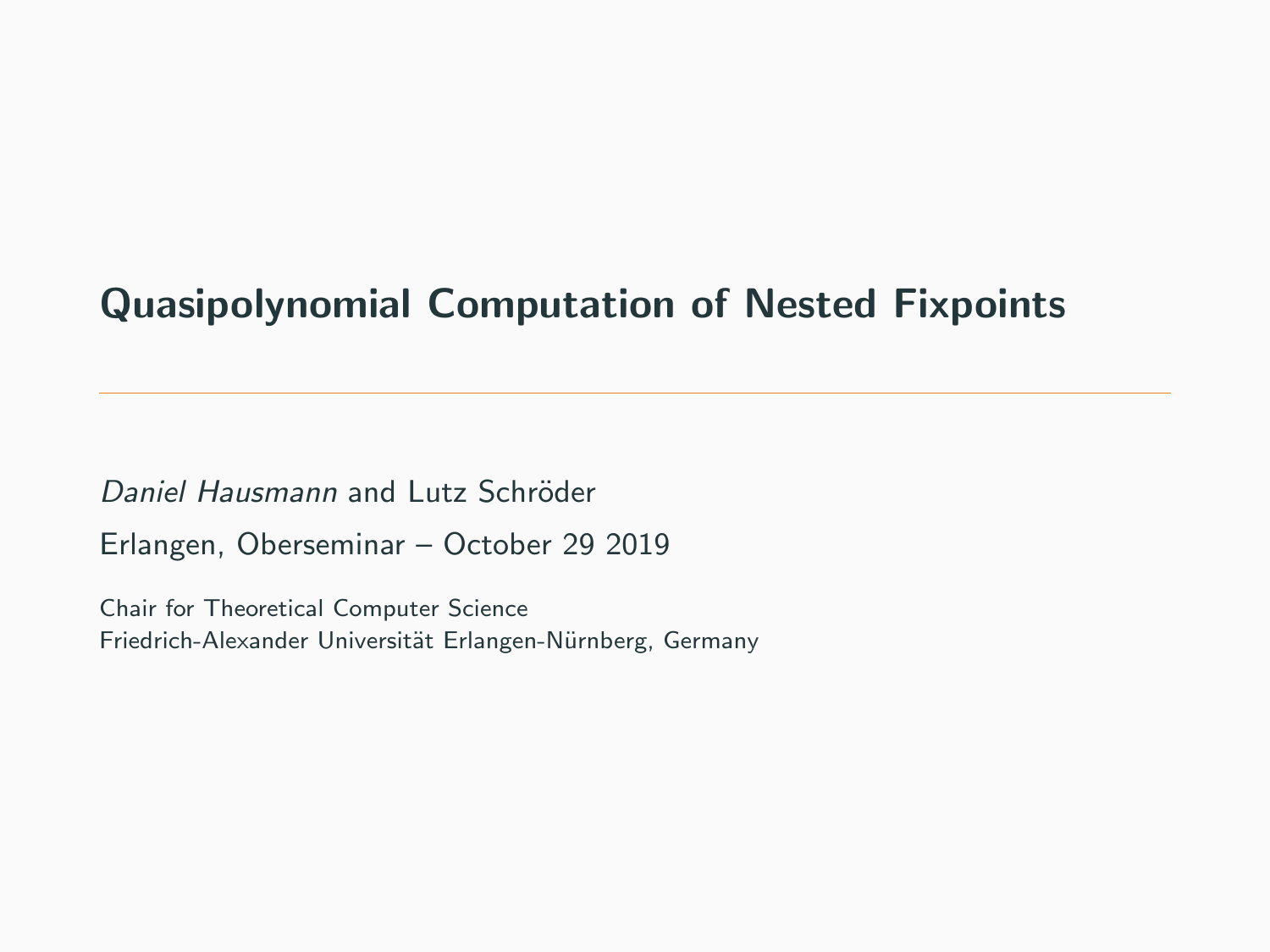# Why Nested Fixpoints?

- $\triangleright$  Model checking for the  $\mu$ -calculus = solving parity games.
- $\triangleright$  Satisfiability checking for the  $\mu$ -calculus by solving parity games.
- $\triangleright$  Winning regions of parity games are nested fixpoints.
- $\triangleright$  Model checking and satisfiability checking for generalized  $\mu$ -calculi (graded, probabilistic, alternating-time) by nested fixpoints.
- $\triangleright$  Synthesis for linear-time logics (e.g. LTL).
- $\triangleright$  Computing generalized fair bisimulations.
- $\triangleright$  Type checking for inductive-coinductive types.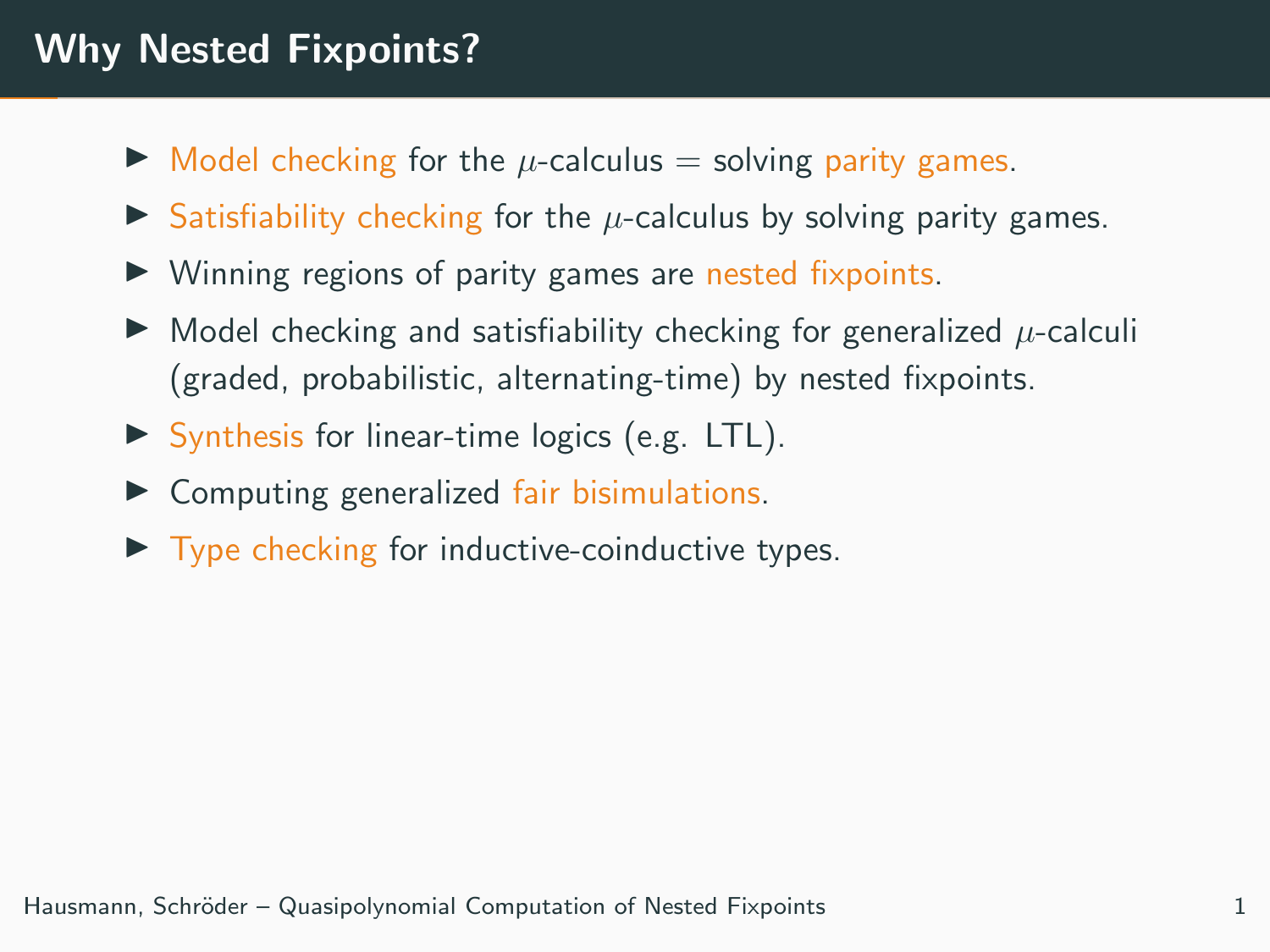# Why Nested Fixpoints?

- $\triangleright$  Model checking for the  $\mu$ -calculus = solving parity games.
- Satisfiability checking for the  $\mu$ -calculus by solving parity games.
- $\triangleright$  Winning regions of parity games are nested fixpoints.
- $\triangleright$  Model checking and satisfiability checking for generalized  $\mu$ -calculi (graded, probabilistic, alternating-time) by nested fixpoints.
- $\triangleright$  Synthesis for linear-time logics (e.g. LTL).
- $\triangleright$  Computing generalized fair bisimulations.
- $\triangleright$  Type checking for inductive-coinductive types.

### We show:

- $\blacktriangleright$  Nested fixpoints stabilize after quasipolynomially many iterations.
- $\triangleright$  The problem of computing nested fixpoints is in NP  $\cap$  co-NP.
- $\triangleright$  Zielonka's algorithm can be adapted to compute nested fixpoints.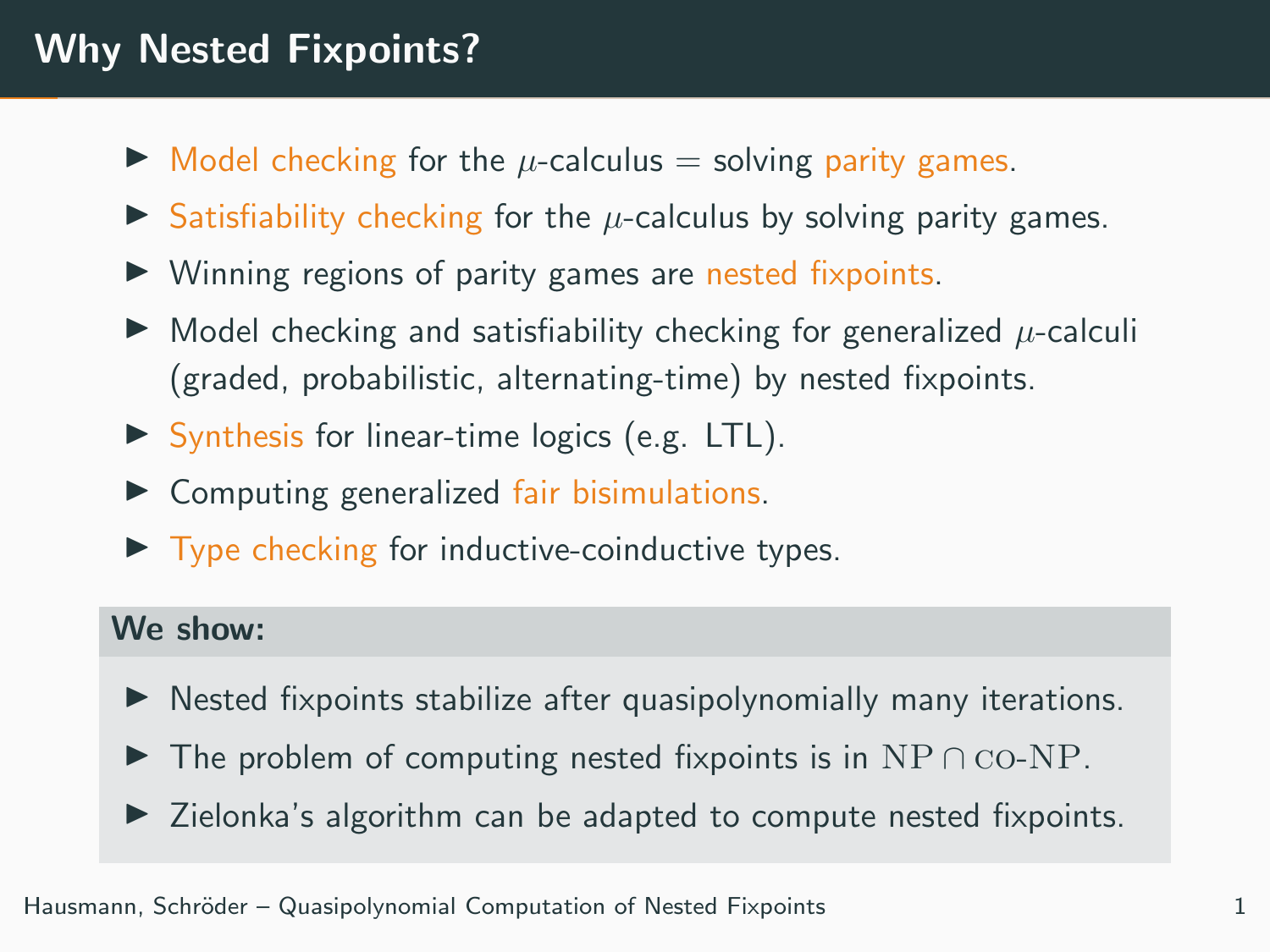Function  $\alpha: \mathcal{P}(U)^{k+1} \to \mathcal{P}(U)$  is monotone if for all  $\,U_i \subseteq V_i, \, 0 \leq i \leq k,$ 

$$
\alpha(U_0,\ldots,U_k)\subseteq \alpha(V_0,\ldots,V_k)
$$

Extremal fixpoints, systems of fixpoint equations

Let  $f:\mathcal{P}(U)\to \mathcal{P}(U),$   $f_i:\mathcal{P}(U)^{k+1}\to \mathcal{P}(U),$   $0\leq i\leq k$  be monotone.

$$
\mathsf{LFP} \, f = \bigcap \{ Z \subseteq U \mid f(Z) \subseteq Z \}
$$
\n
$$
\mathsf{GFP} \, f = \bigcup \{ Z \subseteq U \mid Z \subseteq f(Z) \}
$$

System  $\overline{f}$  of fixpoint equations:

 $X_i =_{n_i} f_i(X_0, \ldots, X_k)$  $0 \leq i \leq k, \eta_i \in \{\text{LFP}, \text{GFP}\}\$ 

Hausmann, Schr¨oder – Quasipolynomial Computation of Nested Fixpoints 2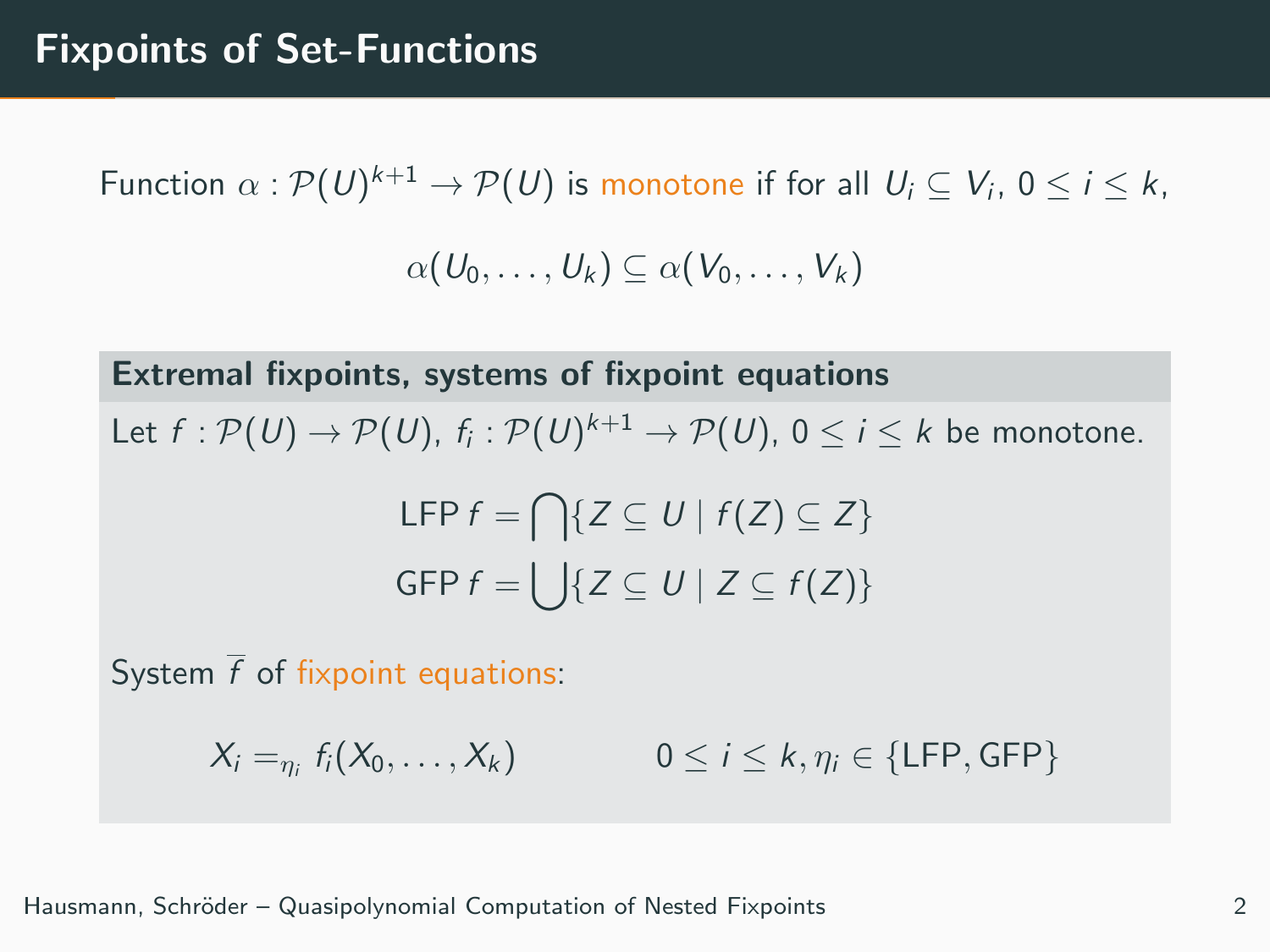Parity game ( $V = V_{\exists} \cup V_{\forall}, E \subseteq V \times V, \Omega$ ) with priorities 0 to k. Define:

$$
\Omega_i = \{ v \in V \mid \Omega(v) = i \}
$$
  
\n
$$
\diamond U = \{ v \in V \mid E(v) \cap U \neq \emptyset \}
$$
  
\n
$$
\square U = \{ v \in V \mid E(v) \subseteq U \}
$$

 $\alpha_{\text{PG}}(X_1,\ldots,X_k)=(V_{\exists}\cap(\bigcup \ \Omega_i\cap\Diamond X_i))\,\cup\,(\,V_{\forall}\cap(\bigcup \ \Omega_i\cap\Box X_i))$ 0≤i≤k  $0 < i < k$ 

Theorem (e.g. [Dawar, Grädel, 2008], [Bruse, Falk, Lange, 2014])

$$
\mathsf{win}_{\exists} = [\![X_k]\!]_{\alpha_{PG}}
$$

where

$$
X_0 =_{\mathsf{GFP}} \alpha_{\mathsf{PG}}(X_0,\ldots,X_k) \qquad X_i =_{\eta_i} X_{i-1}, i > 0
$$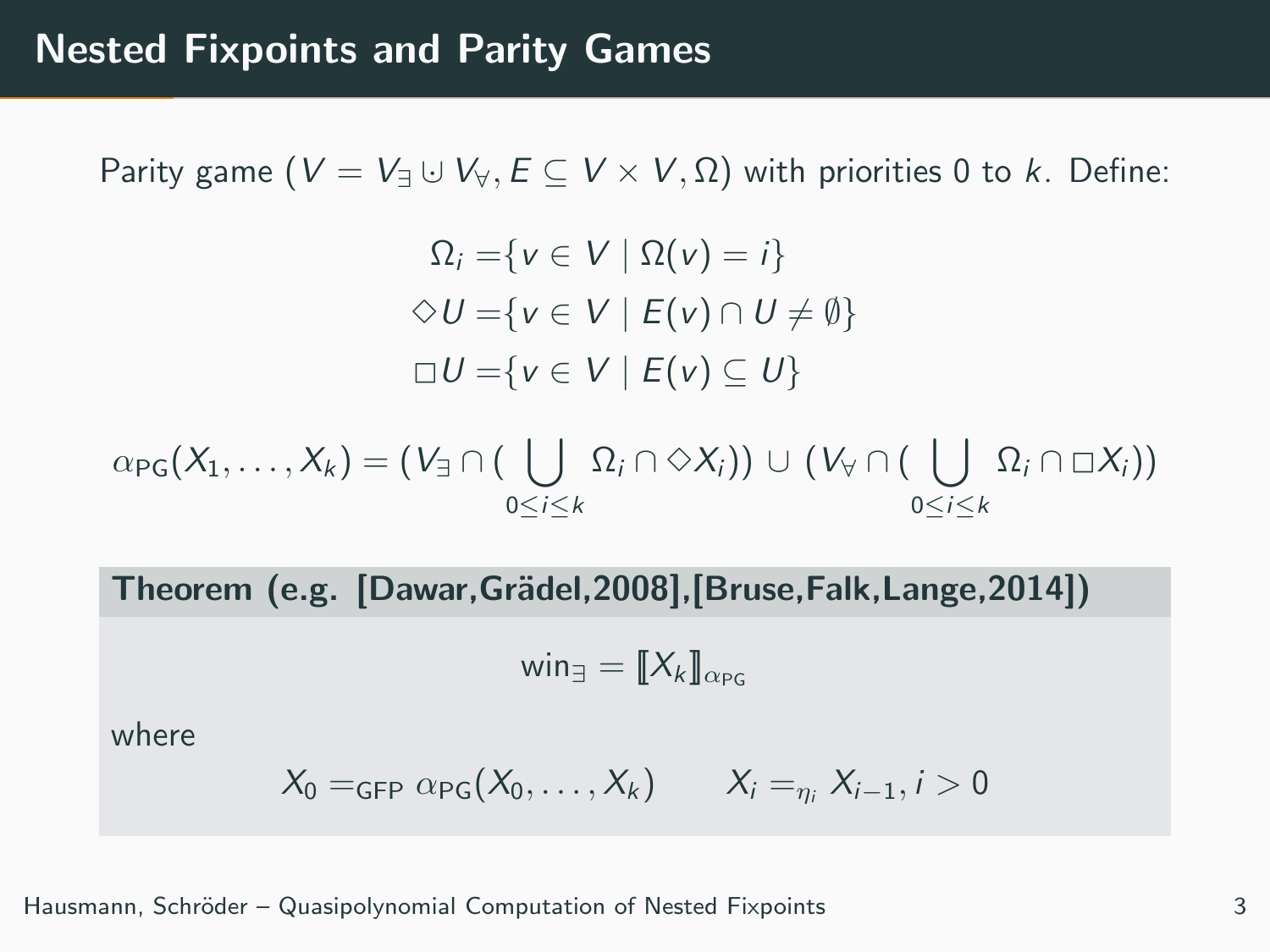Fixpoint Parity Game for  $\overline{f}$ 

Parity game  $(V,E,\Omega)$ , nodes:  $\;V=(\,U\times[k])\cup \mathcal{P}(U)^k\;$ 

|                | node   priority   owner | moves to                                                            |
|----------------|-------------------------|---------------------------------------------------------------------|
| $(u, j) \in U$ |                         | $\exists \bigcup \{U \in \mathcal{P}(U)^k \mid u \in f_i(U)\}\big)$ |
|                |                         | $\{(v, i)   v \in U_i\}$                                            |

where 
$$
\mathbf{U} = (U_0, \dots, U_k) \in \mathcal{P}(U)^k
$$
.

Theorem [König et al. 2019]

Eloise wins node  $(u, i)$  if and only if  $u \in [[X_i]]_{\overline{f}}$ .

## Problem: exponential size

- still useful for showing *history-freeness* for nested fixpoints.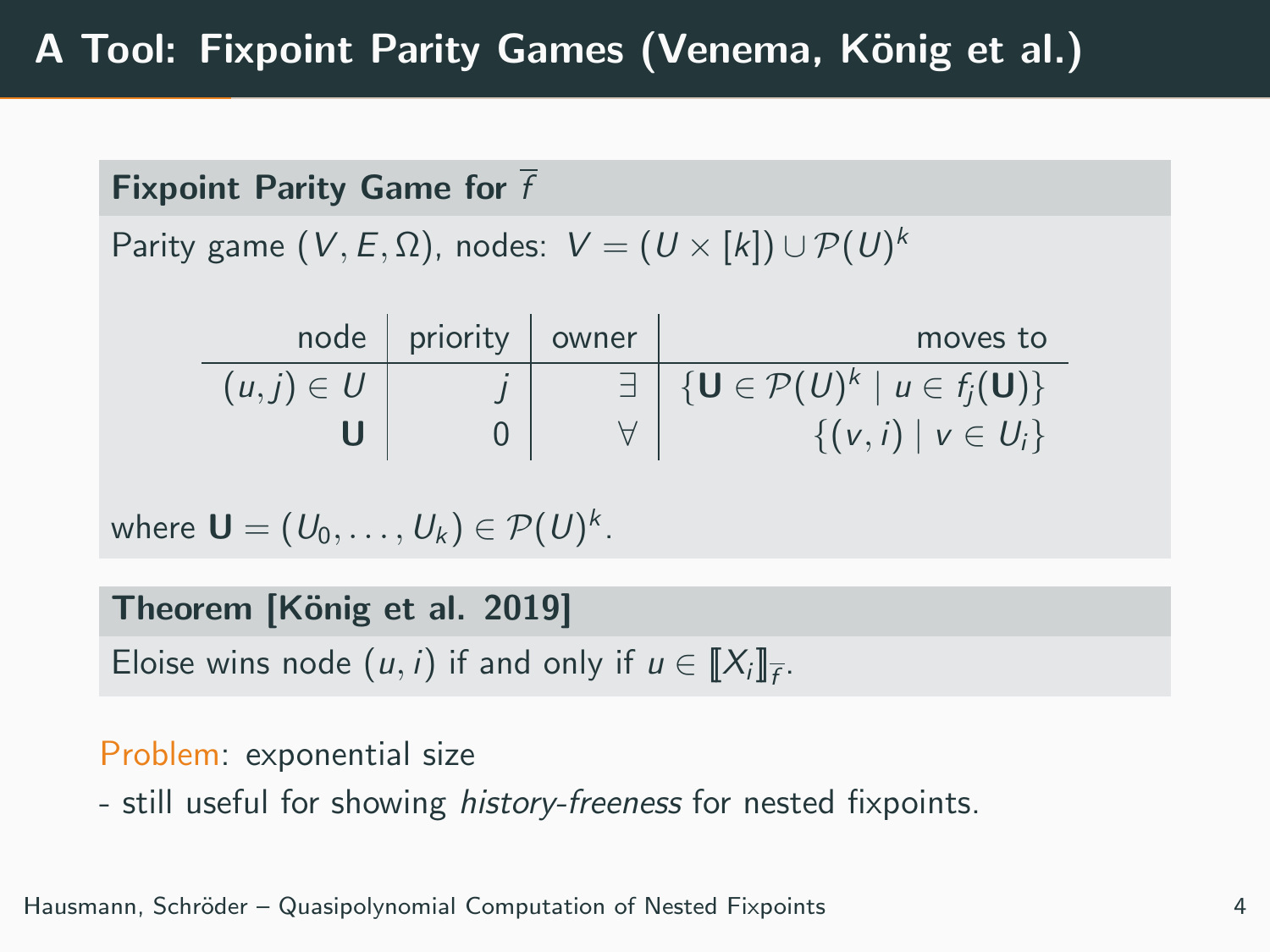### History-free witnesses

Even graph  $S \subseteq (U \times [k]) \times [k] \times (U \times [k])$  s.t. for all  $(u, j) \in \pi_1[S]$ ,

 $u \in f_i(S_0(u, i), \ldots, S_k(u, i)),$ 

where  $S_i(u, j) = \{(w, i) | ((u, j), i, (w, i)) \in S\}.$ 

Note:  $|S| \in \mathcal{O}(|U|^2)$ 

#### Lemma

There is history-free witness S s.t.  $(u, j) \in \pi_1[S]$  if and only if  $u \in [\![X_j]\!]_{\bar{f}}$ .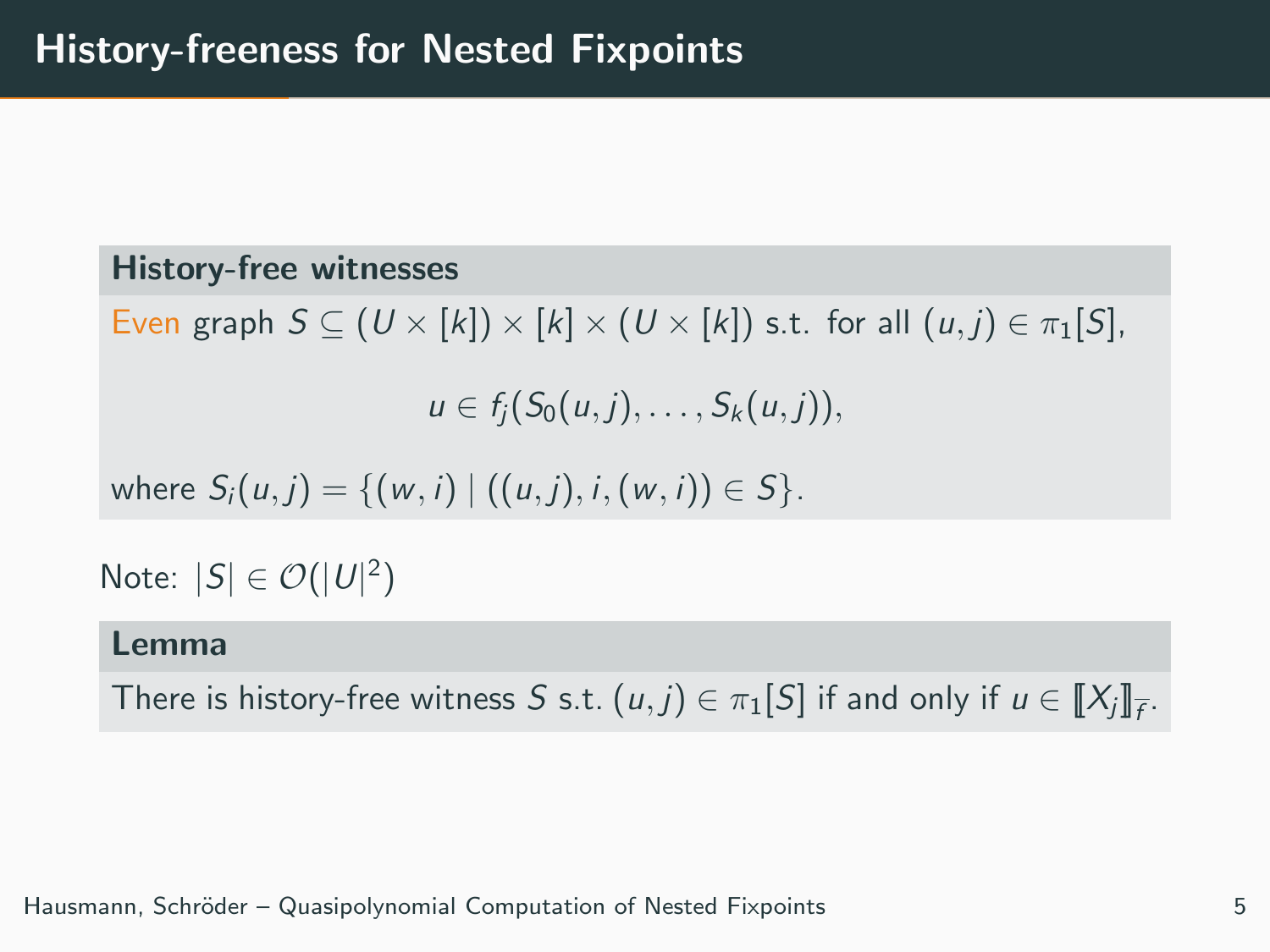### Theorem

If all functions  $f_i$  can be computed in polynomial time, the problem of solving  $\overline{f}$  is in NP ∩ co-NP.

Proof: Each state  $(u, i)$  is contained in  $\llbracket X_i \rrbracket$  or in solution of dual nested fixpoint, hence containment in NP suffices. Guess polynomial-sized history-free witness containing  $(u, i)$ . Verify evenness and compatibility with functions  $f_i$  in polynomial time.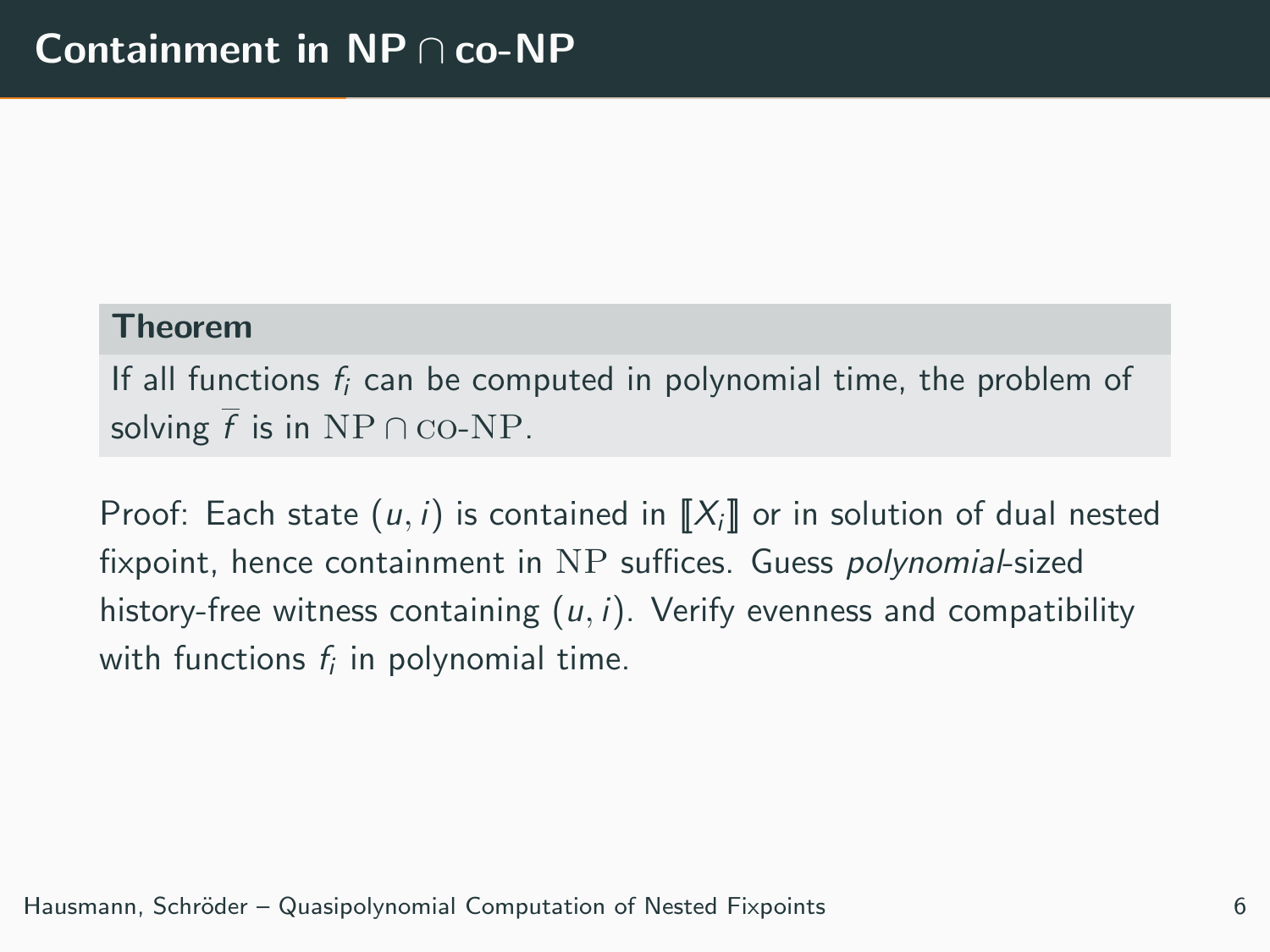## Parity Games in Quasipolynomial Time [Calude et al.,2017]

Idea: Annotate nodes with quasipolynomial histories ("statistics")

$$
\overline{o} = (o_{\lceil \log n \rceil + 1}, \ldots, o_0) \qquad \quad 1 \leq o_i \leq k
$$

Define  $\overline{o}\mathbb{Q}i = (o'_{\lceil \log n \rceil + 1}, \ldots, o'_{0})$  as follows:  $\triangleright$  *i* even: pick greatest *j* s.t. *i* >  $o_i$  > 0. If no such *j* exists, then *j* = \*.  $\triangleright$  *i* odd: pick greatest *i* s.t. a)  $i > o_i > 0$  or **b)**  $o_j$  even for all  $j' < j$ ,  $o_{j'}$  odd (and if  $o_j > 0$ ,  $i < o_j$ ). If  $j = *$ , then  $\overline{o}Qi = \overline{o}$ . Otherwise,  $o'_{j'} = o_{j'}$  for  $j' > j$ ,  $o'_{j} = i$  and  $o'_{j'} = 0$  for  $j' < j$ .

Move from  $(v, \overline{o})$  to  $(w, \overline{o} \mathbb{Q} \Omega(w))$  if move from v to w exists in original game. Solve safety game of quasipolynomial size  $n \cdot k^{\lceil \log n \rceil + 2}.$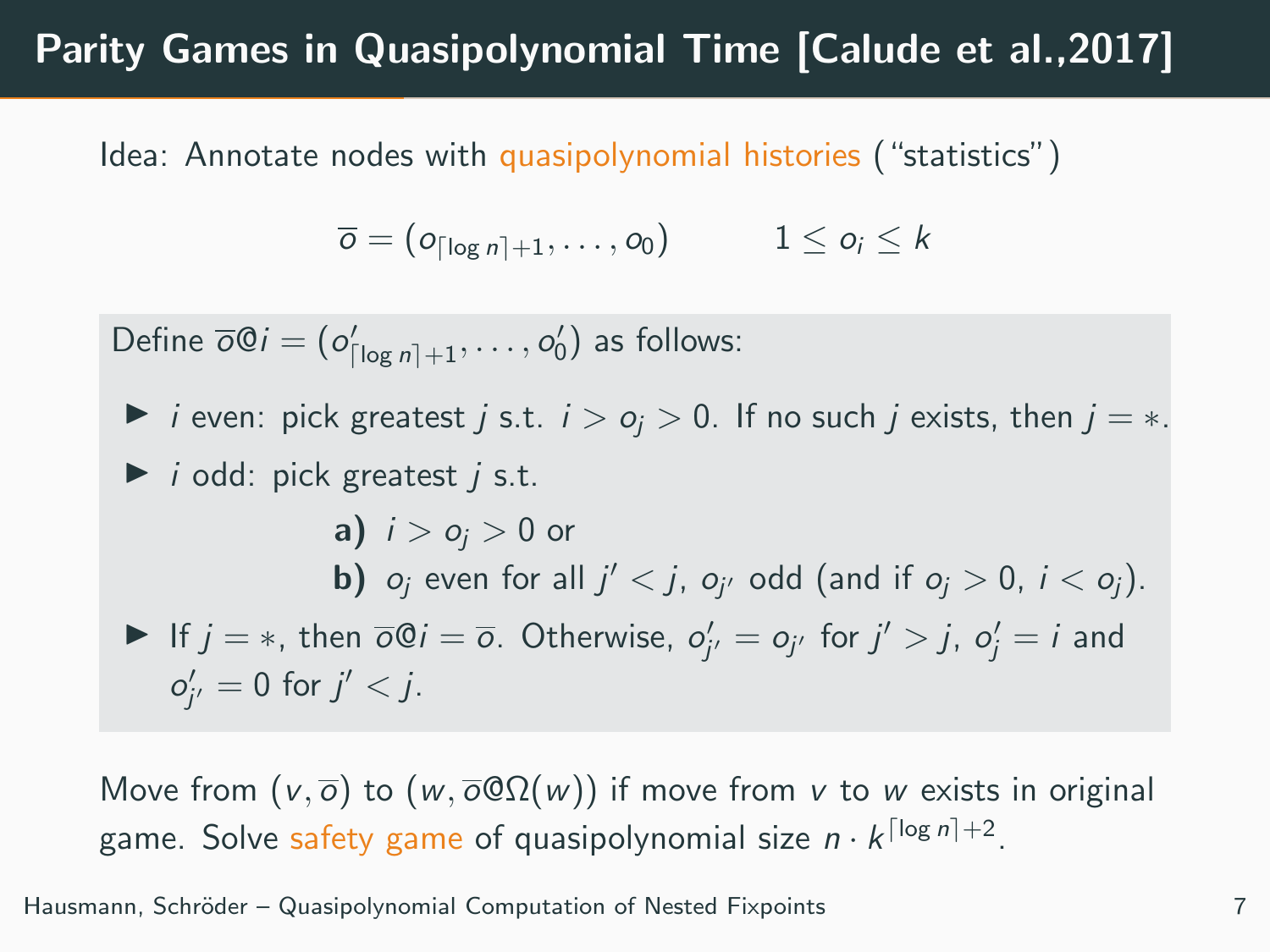Use Calude et al.'s quasipolynomial histories to compute nested fixpoint:

Put hi  $=\{(\bm{o}_{\lceil\log n\rceil+1},\ldots, \bm{o}_0)\mid 1\leq \bm{o}_i\leq k\}$  having  $|h i|\leq k^{\lceil\log n\rceil+2}$  and define  $\gamma : \mathcal{P}(U \times [k] \times \text{hi}) \rightarrow \mathcal{P}(U \times [k] \times \text{hi})$  by

$$
\gamma(Y) = \{ (v, i, \overline{\sigma}) \in U \times [k] \times \text{hi} \mid v \in f(Y_0^{\overline{\sigma}}, \dots, Y_k^{\overline{\sigma}}) \}
$$

where

$$
Y_j^{\overline{\sigma}} = \begin{cases} \emptyset & \text{leftmost digit in } \overline{\sigma} \mathbb{Q}j \text{ is not 0} \\ \{u \in U \mid (u, j, \overline{\sigma} \mathbb{Q}j) \in Y \} & \text{otherwise.} \end{cases}
$$

### Theorem

$$
\llbracket X_k \rrbracket_f = \pi_1[\llbracket Y_0 \rrbracket_\gamma], \text{ where } Y_0 =_{\text{GFP }} \gamma(Y_0).
$$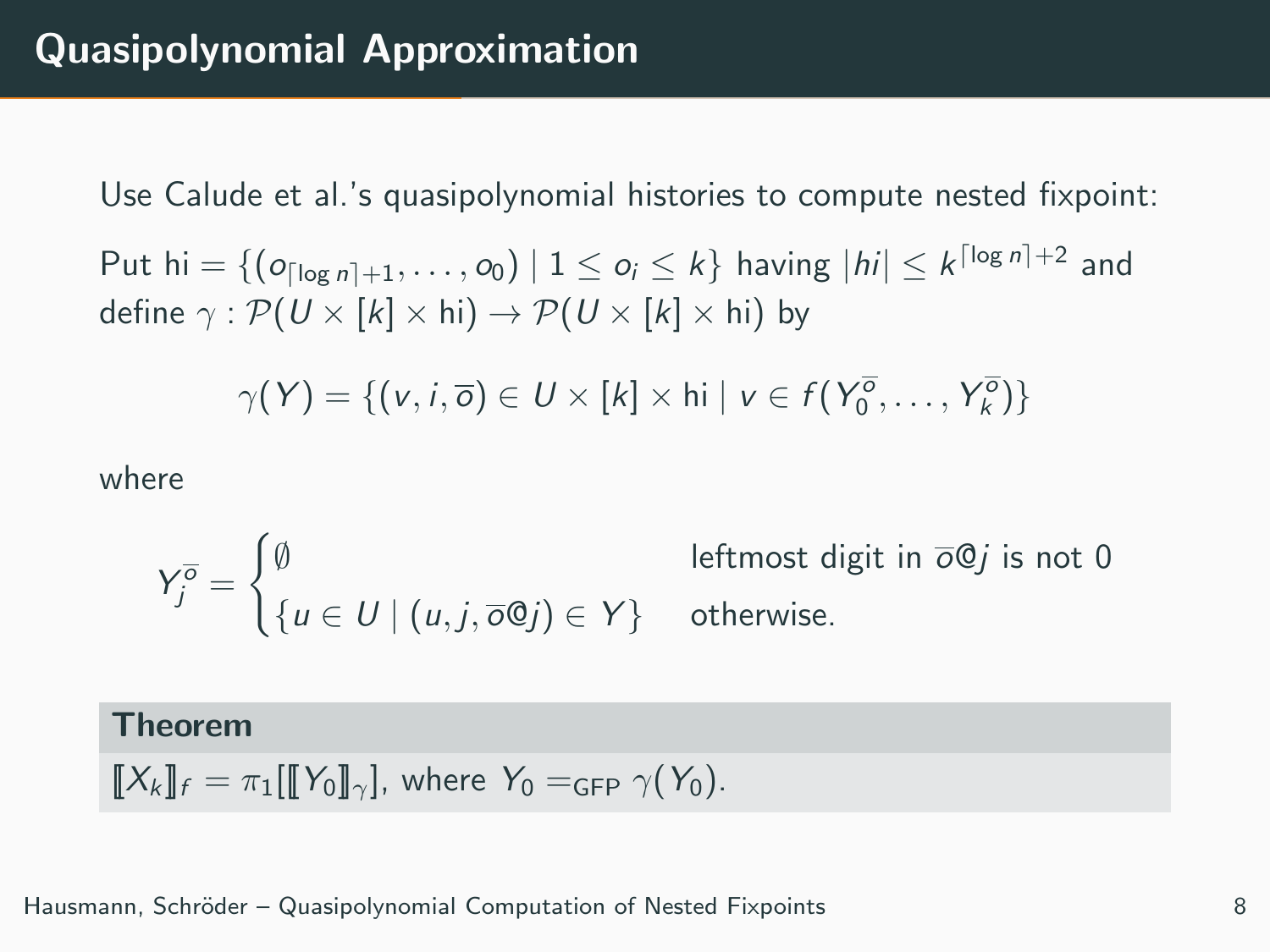Labelled graph:  $G = (W, \delta)$ ,  $\delta \subset W \times [k] \times W$ 

Definition - Universal Graphs Homomorphism from  $G = (W, \delta)$  to  $G' = (W', \delta')$ : Φ :  $W \to W'$  s.t.

for all  $(v, p, w) \in \delta$ , we have  $(\Phi(v), p, \Phi(w)) \in \delta'$ .

 $(n, k)$ -universal graph S: even labelled graph s.t. for all even labelled graphs G with  $|G| \le n$ , there is homomorphism from G to S.

Theorem [Czerwiński,Daviaud,Fijalkow,Jurdziński,Lazić,Parys,19]

There is a deterministic  $(n, k)$ -universal graph of size  $n^{\log k + \mathcal{O}(1)}$ . Every  $(n, k)$ -universal graph has size at least  $n^{\log \frac{k}{\log n}-1}$ .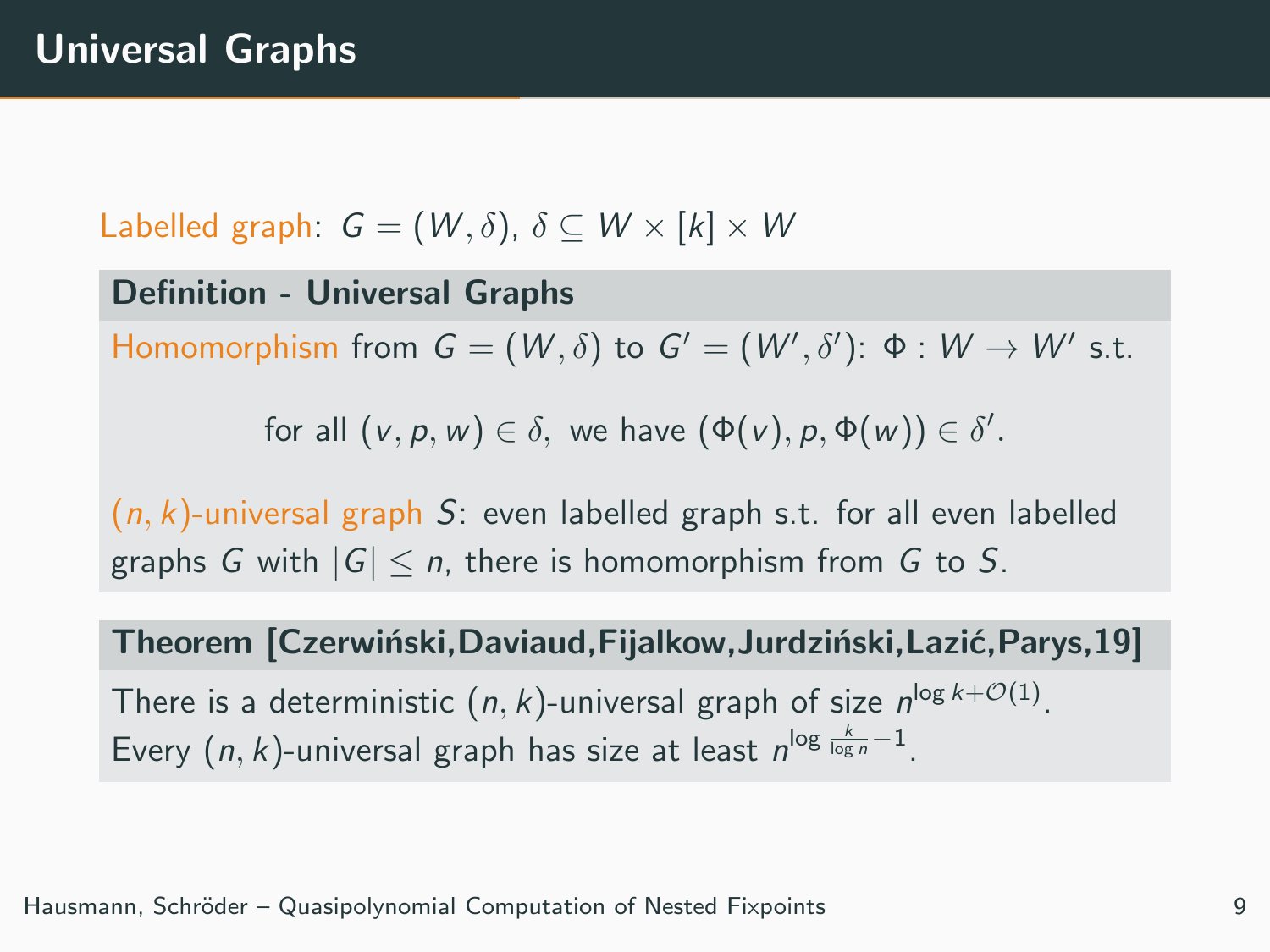Fix deterministic  $((n(k + 1), k + 1)$ -universal graph  $S = (W, \delta)$ .

Definition - Product fixpoint Define  $g : \mathcal{P}(U \times [k] \times W) \rightarrow \mathcal{P}(U \times [k] \times W)$  by  $g(X) = \{ (v, p, q) \in U \times [k] \times W \mid v \in f_p(X_0^q, \dots, X_k^q) \}$ 

where

$$
X_i^q = \{u \in U \mid (u, i, \delta((q, p), i)) \in X\}.
$$

 $Y_0 =_{GFP} g(Y_0)$  is product fixpoint of f and S.

#### Theorem

For  $0 \leq i \leq k$ , we have  $u \in [\![X_i]\!]_{\overline{f}}$  if and only if  $(u,i) \in \pi_1[\![\![Y_0]\!]_g]$ .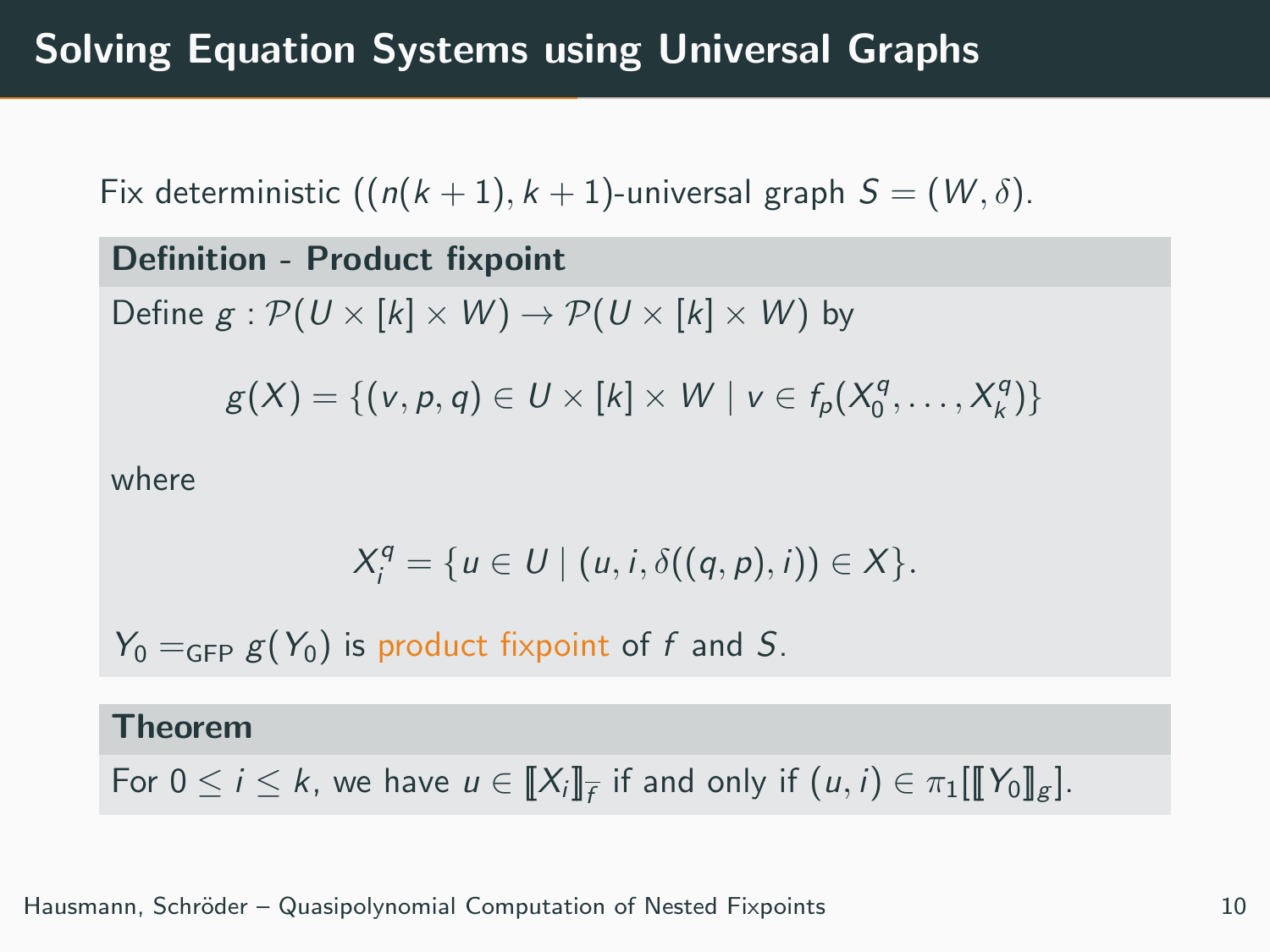## Zielonka's Algorithm for Solving Parity Games

Define

$$
Attr_{\exists}^{PG}(G, F) = \mu X.G \cap (F \cup \alpha_{PG}(X, ..., X))
$$
  
\n
$$
Attr_{\forall}^{PG}(G, F) = \mu X.G \cap (F \cup \overline{\alpha_{PG}}(X, ..., X))
$$

|  |  |  |  |  | Algorithm: Solve parity game $(G, E, \Omega)$ [Zielonka] |
|--|--|--|--|--|----------------------------------------------------------|
|--|--|--|--|--|----------------------------------------------------------|

1: **procedure**  $\text{SOLVE}_{\exists}(G, i)$  .  $\triangleright$  *i* even

2: 
$$
N_i := \{v \in G \mid \Omega(v) = i\};
$$

3: 
$$
H := G \setminus \text{Attr}_{\exists}^{\text{PG}}(G, N_i);
$$

4: 
$$
W_{\forall} := \text{SOLVE}_{\forall}(H, i-1);
$$

5: 
$$
G := G \setminus \text{Attr}_{\forall}^{\text{PG}}(G, W_{\forall});
$$

6: if 
$$
W_{\forall} \neq \emptyset
$$
 then GOTO 2:

7: else RETURN G.

 $▶$  maximal priority nodes

 $\triangleright$  exclude Eloise-attractor of  $N_i$ 

 $▶$  solve smaller game

 $\triangleright$  remove Abelard-attractor of  $W_{\forall}$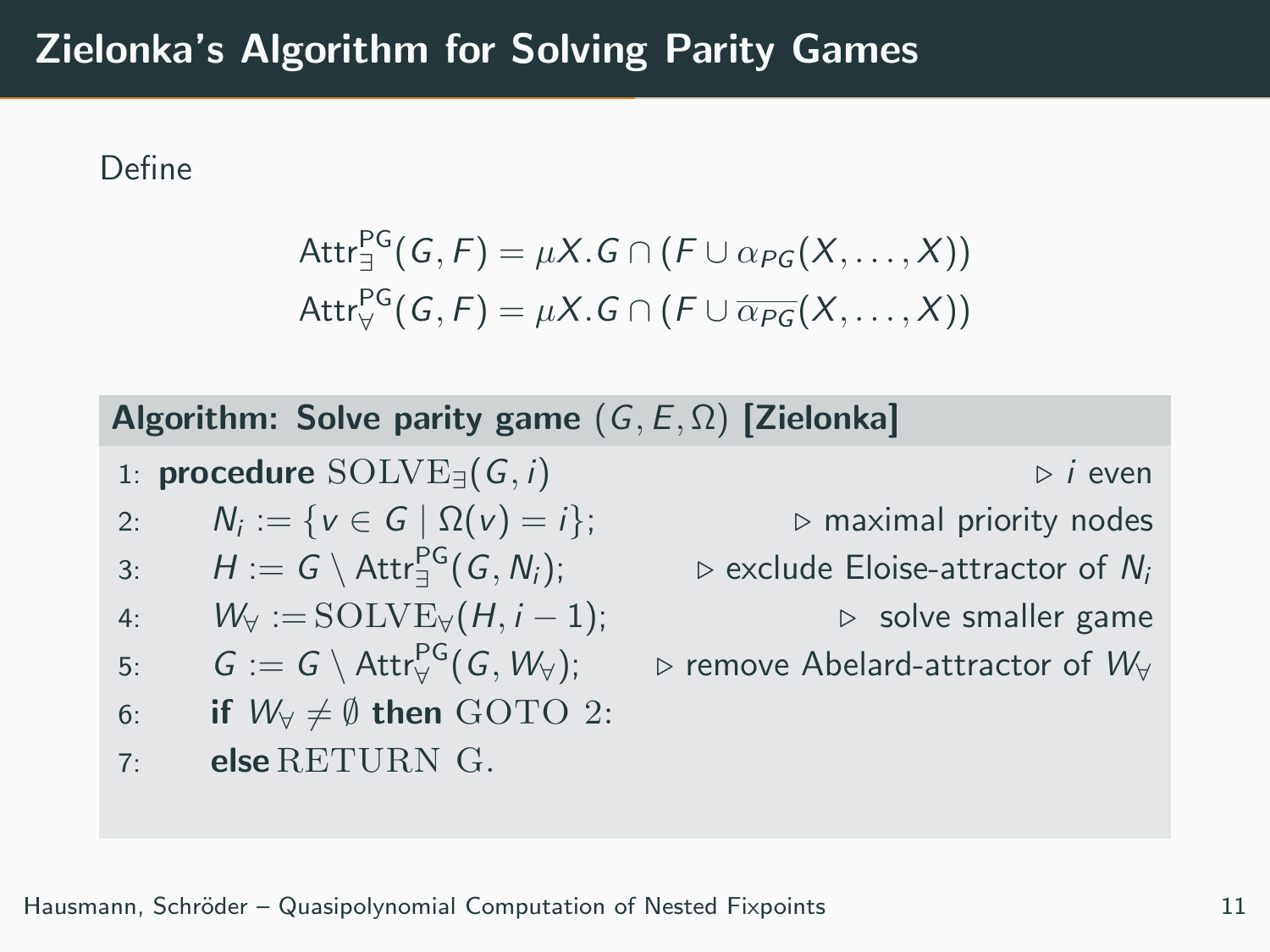## Zielonka's Algorithm for Computing Nested Fixpoints

Define

$$
Attr_{\exists}(G, F) = \mu X.G \cap (F \cup f(X, ..., X))
$$
  
Attr<sub>V</sub>(G, F) =  $\mu X.G \cap (F \cup \overline{f}(X, ..., X))$ 

## Algorithm: Compute nested fixpoint

1: **procedure**  $\text{SOLVE}_{\exists}(G, i)$  . i even

2: 
$$
N_i := \{v \in G \mid \Omega(v) = i\};
$$

3: 
$$
H := G \setminus \text{Attr}_{\exists}(G, N_i);
$$

4: 
$$
W_{\forall} := \text{SOLVE}_{\forall}(H, i-1);
$$

5: 
$$
G := G \setminus \text{Attr}_{\forall}(G, W_{\forall});
$$

6: if 
$$
W_{\forall} \neq \emptyset
$$
 then GOTO 2:

## 7: else RETURN G.

 $▶$  maximal priority nodes

⊵ exclude Eloise-attractor of Ni

 $▶$  compute smaller fixpoint

 $\triangleright$  remove Abelard-attractor of  $W_{\forall}$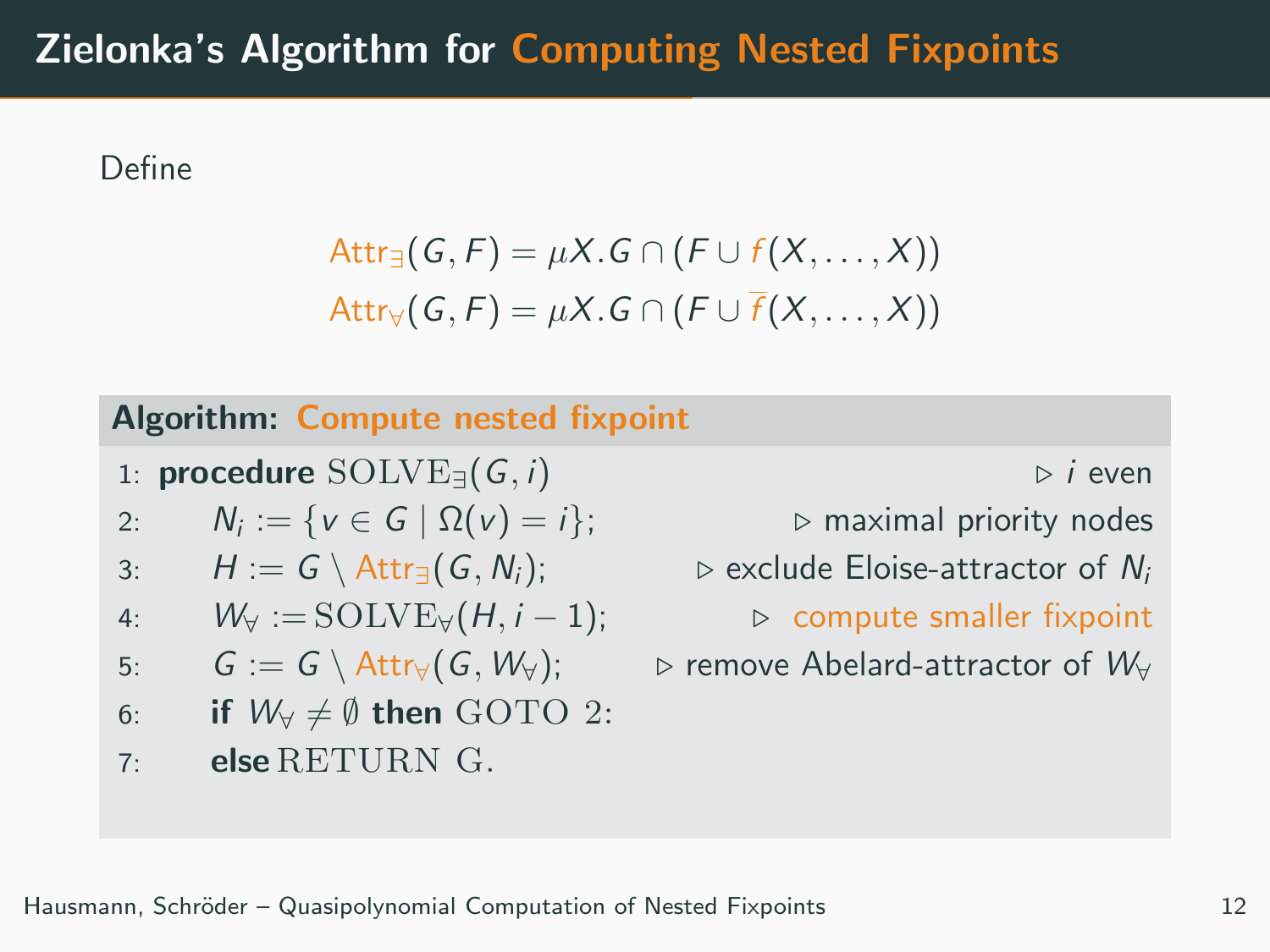A system of equations:

$$
X_i =_{\text{LFP}} X_{i-1} \qquad i > 1, i \text{ odd}
$$
\n
$$
X_i =_{\text{GFP}} X_{i-1} \qquad i \text{ even}
$$
\n
$$
X_1 =_{\text{GFP}} f(X_1, \dots, X_k)
$$

A second system of equations:

$$
Y_i =_{\text{LFP}} (\Omega_{>}(i) \cup f(Y_i, \dots, Y_i) \cup Y_{i-1}) \cap (\Omega_{\leq}(i) \cup Y_{i+1}) \quad i \text{ odd}
$$
  

$$
Y_i =_{\text{GFP}} (\Omega_{\leq}(i) \cap f(Y_i, \dots, Y_i) \cap Y_{i-1}) \cup (\Omega_{>}(i) \cap Y_{i+1}) \quad i \text{ even}
$$

## Theorem:

 $\llbracket X_k \rrbracket = \llbracket Y_k \rrbracket.$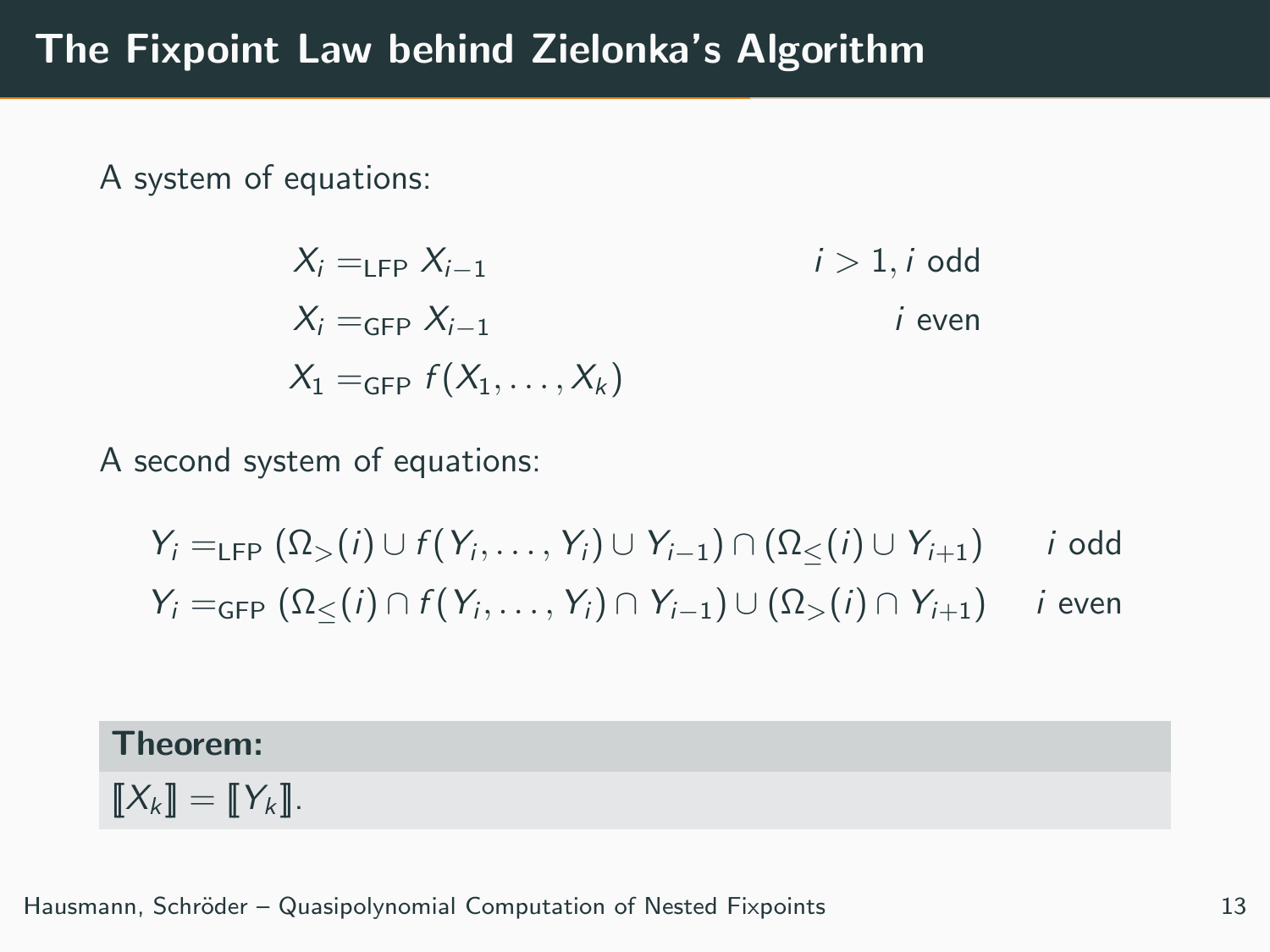Set **V** of fixpoint variables, set  $\Lambda$  of modalities, closed under duals.

Syntax:  $\phi, \psi := \top | \bot | \phi \wedge \psi | \phi \vee \psi | X | \nabla \psi | \mu X. \psi | \nu X. \psi \quad \nabla \in \Lambda, X \in \mathbf{V}$ 

**Set**-endofunctor  $\mathcal{T}$ , predicate lifting  $\mathcal{A} \in \mathcal{A}$ : natural transformation  $[\![ \heartsuit ]\!] : \mathcal{Q} \to \mathcal{Q} \circ \mathcal{T}^{op}$ 

E.g. for  $T = P$ .

 $[\![\diamondsuit]\!](A) = \{B \in \mathcal{P}(C) \mid B \cap A \neq \emptyset\}$  $\llbracket \Box \rrbracket(A) = \{ B \in \mathcal{P}(\mathcal{C}) \mid B \subseteq A \}$ 

<sup>1</sup>[Pattinson, 2001]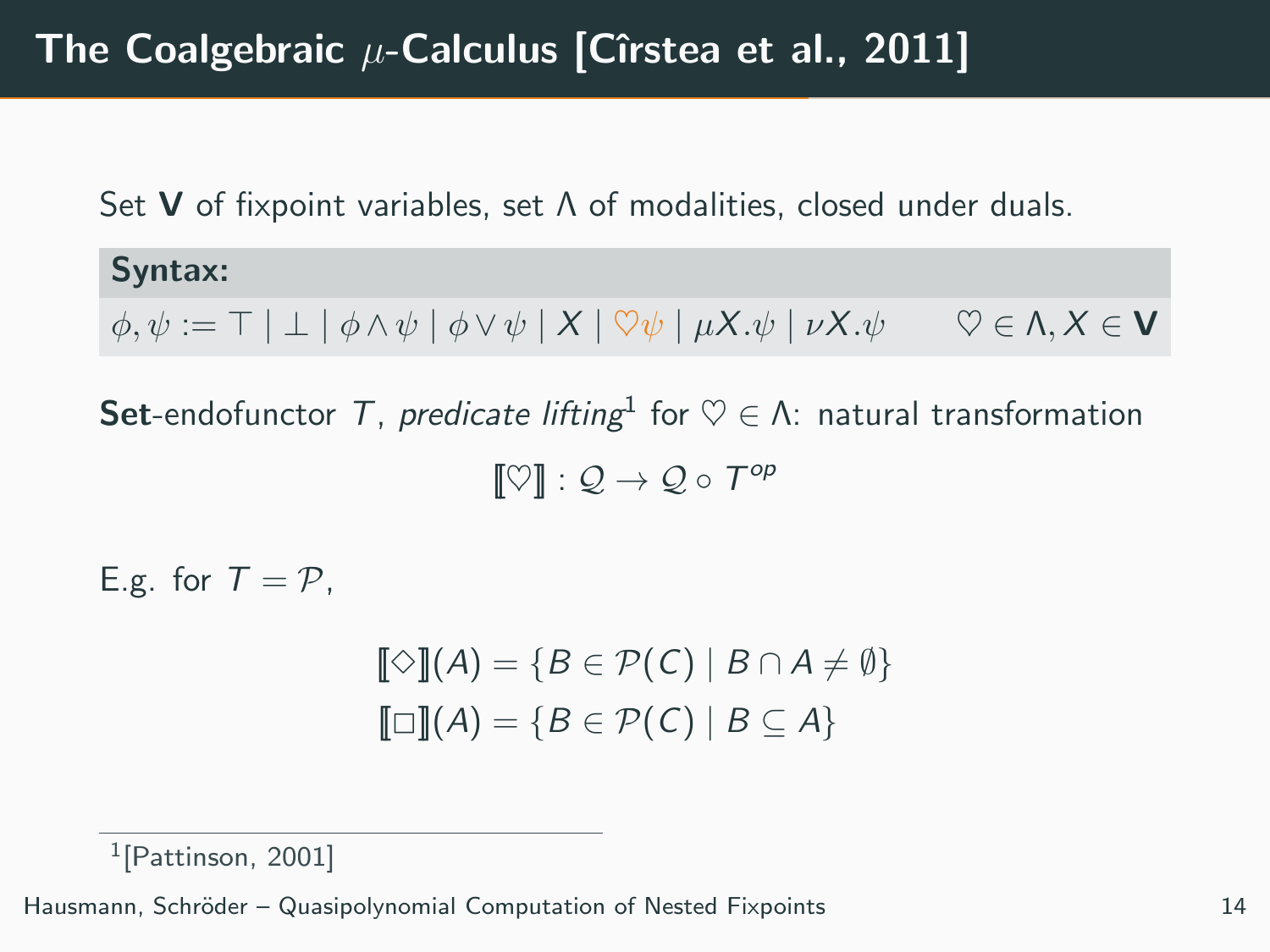Assume monotonicity of predicate liftings  $(A \subseteq B \Rightarrow \llbracket \heartsuit \rrbracket A \subseteq \llbracket \heartsuit \rrbracket B)$ 

#### Semantics:

Models: T-coalgebras  $(C, \xi : C \rightarrow TC)$ , extension of formulas:

$$
\llbracket X \rrbracket_{\sigma} = \sigma(X) \qquad \qquad \llbracket \heartsuit \psi \rrbracket_{\sigma} = \xi^{-1} [\llbracket \heartsuit \rrbracket [\psi]_{\sigma}]
$$

$$
\llbracket \mu X. \psi \rrbracket_{\sigma} = \text{LFP} (\llbracket \psi \rrbracket_{\sigma}^X) \qquad \qquad \llbracket \nu X. \psi \rrbracket_{\sigma} = \text{GFP} (\llbracket \psi \rrbracket_{\sigma}^X)
$$

where  $\sigma: \mathsf{V} \to \mathcal{P}(\mathsf{C}),$  where  $\llbracket \psi \rrbracket_{\sigma}^{\chi}(A) = \llbracket \psi \rrbracket_{\sigma[X \mapsto A]}$  for  $A \subseteq \mathsf{C}$  and where  $(\sigma[X \mapsto A])(X) = A$ ,  $(\sigma[X \mapsto A])(Y) = \sigma(Y)$  for  $X \neq Y$ .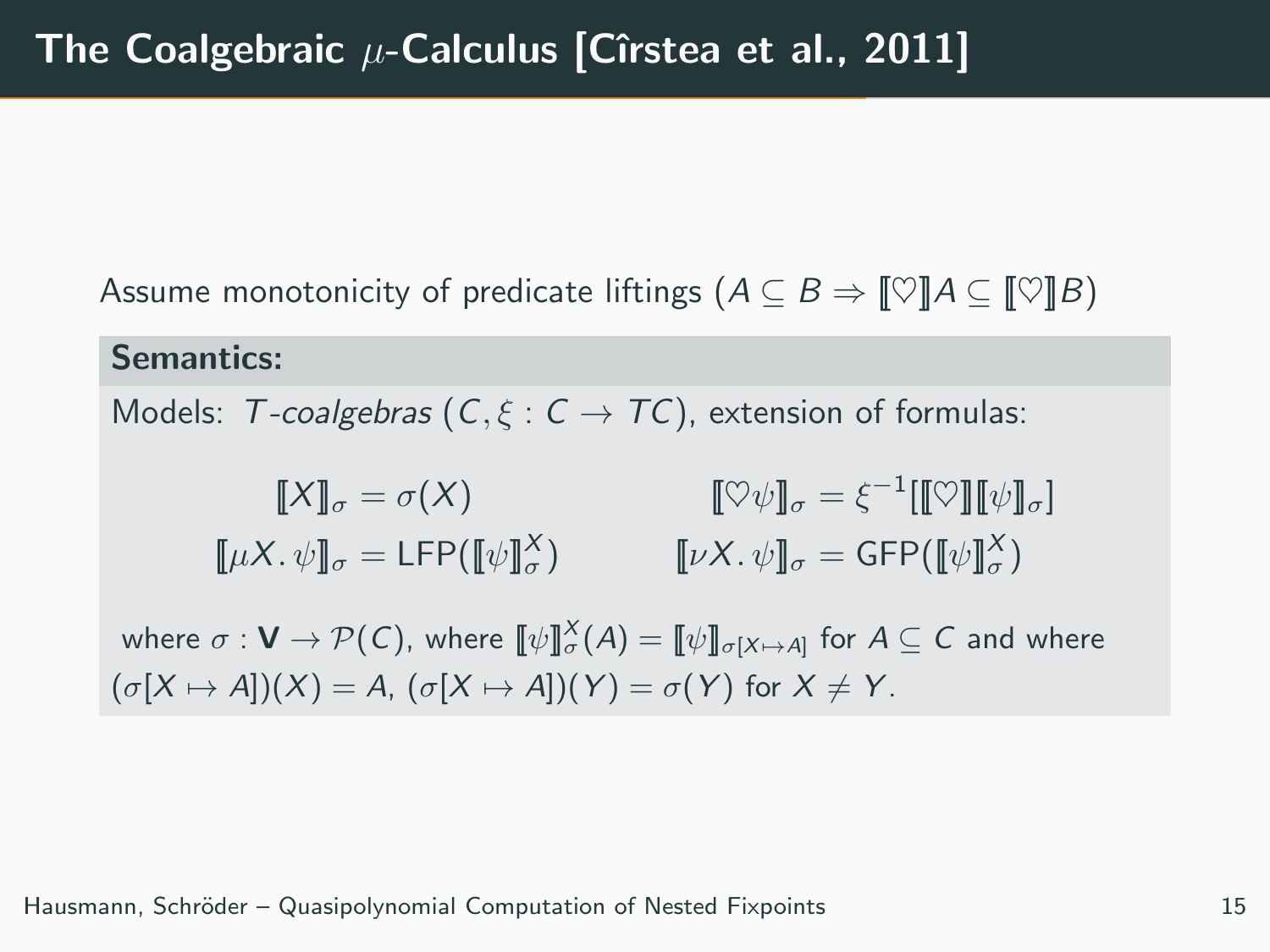- $\blacktriangleright$   $\top = \mathcal{P}$ : transition systems  $(C, \xi : C \rightarrow \mathcal{P}(C))$ 
	- modalities:  $\diamond$ . $\Box$
	- standard  $\mu$ -calculus, e.g.  $\mu X. \psi \vee \Diamond X$
- $\blacktriangleright$   $\top = \mathcal{B}$  (bag functor): graded transition systems  $(C, \xi : C \rightarrow \mathcal{B}(C))$ 
	- modalities:  $\langle g \rangle$ , [g],  $g \in \mathbb{N}$
	- $-$  graded  $\mu$ -calculus $^2$ , e.g.  $\mu X.\; \psi \vee \langle 1 \rangle X$
- $\blacktriangleright$   $\top = \mathcal{G}$ : concurrent game frames
	- Set N of agents, modalities  $[D], \langle D \rangle$ ,  $D \subseteq N$
	- $-$  alternating-time  $\mu$ -calculus $^3$ , e.g.  $\nu X.\; \psi\wedge [D]X$
- $\blacktriangleright$   $\top = \mathcal{D}$ : Markov chains
	- modalities  $\langle p \rangle$ ,[p],  $p \in \mathbb{O} \cap [0, 1]$
	- (two-valued) probabilistic  $\mu$ -calculus, e.g.  $\nu X. \psi \wedge (0.5)X$

<sup>2</sup> [Kupferman et al.,2002]

<sup>3</sup> [Alur et al., 2002]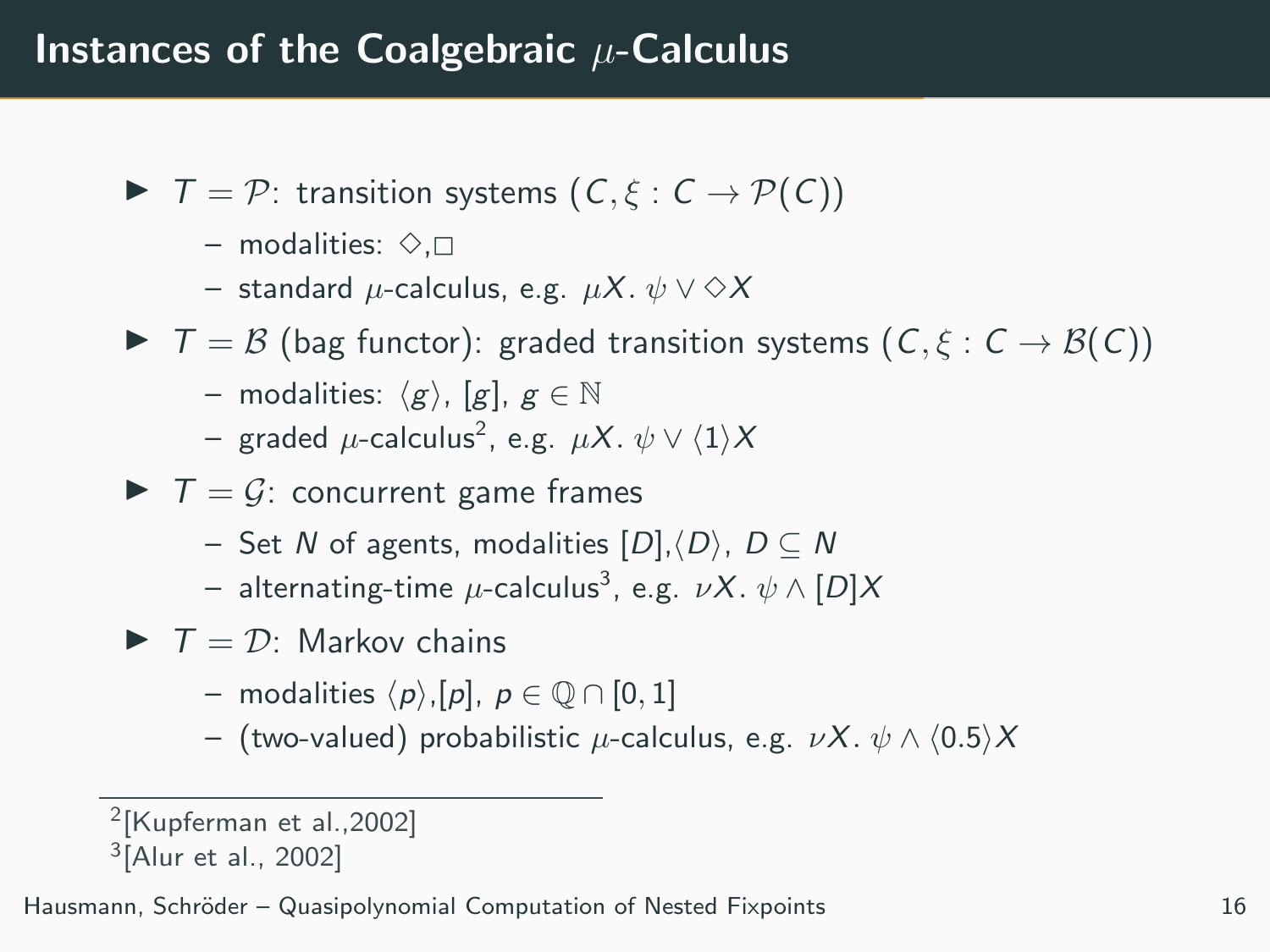▶ Reduce model checking [H,Schröder,CONCUR 2019] and satisfiability checking [H,Schröder,FoSSaCS 2019] for the coalgebraic  $\mu$ -calculus to computing nested fixpoints.

## **Corollary**

Model checking for coalgebraic  $\mu$ -calculi is in QP and in NP∩Co-NP.

#### **Corollary**

Satisfiability checking for coalgebraic  $\mu$ -calculi can be done in time  $\mathcal{O}(2^{nk \log n})$  (down from  $\mathcal{O}(2^{n^2 k^2 \log n})$ ).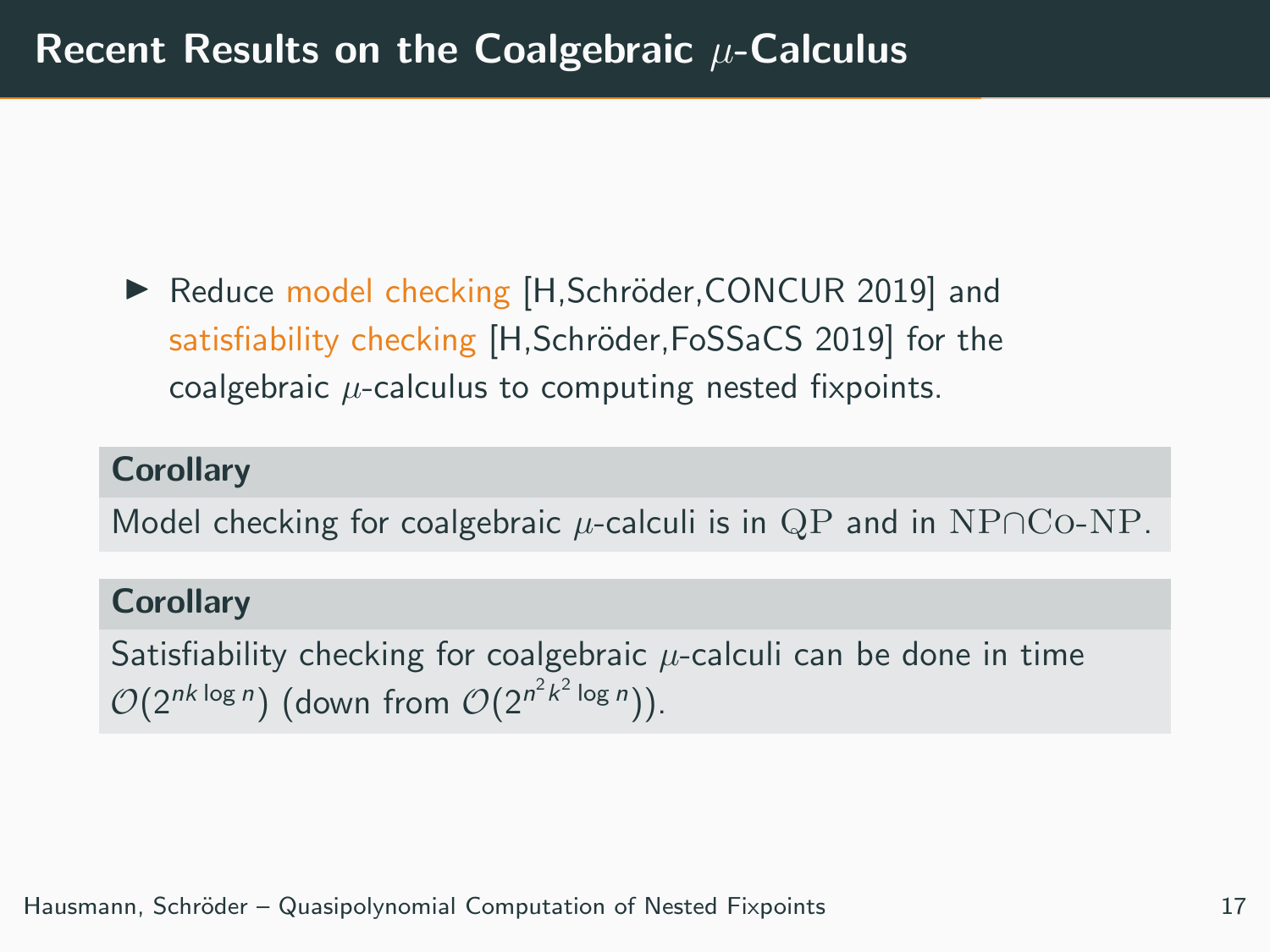Definition - Coalgebraic parity game: T-coalgebra  $(C, \xi : C \to TC)$  with mappings  $\Omega : C \to \mathbb{N}$ ,  $m : C \to \Lambda$ . Eloise wins node  $c \in C$  if there is even graph  $(D, R)$  on C s.t. for all  $d \in D$ ,  $\xi(d) \in [m(d)]R(d)$ .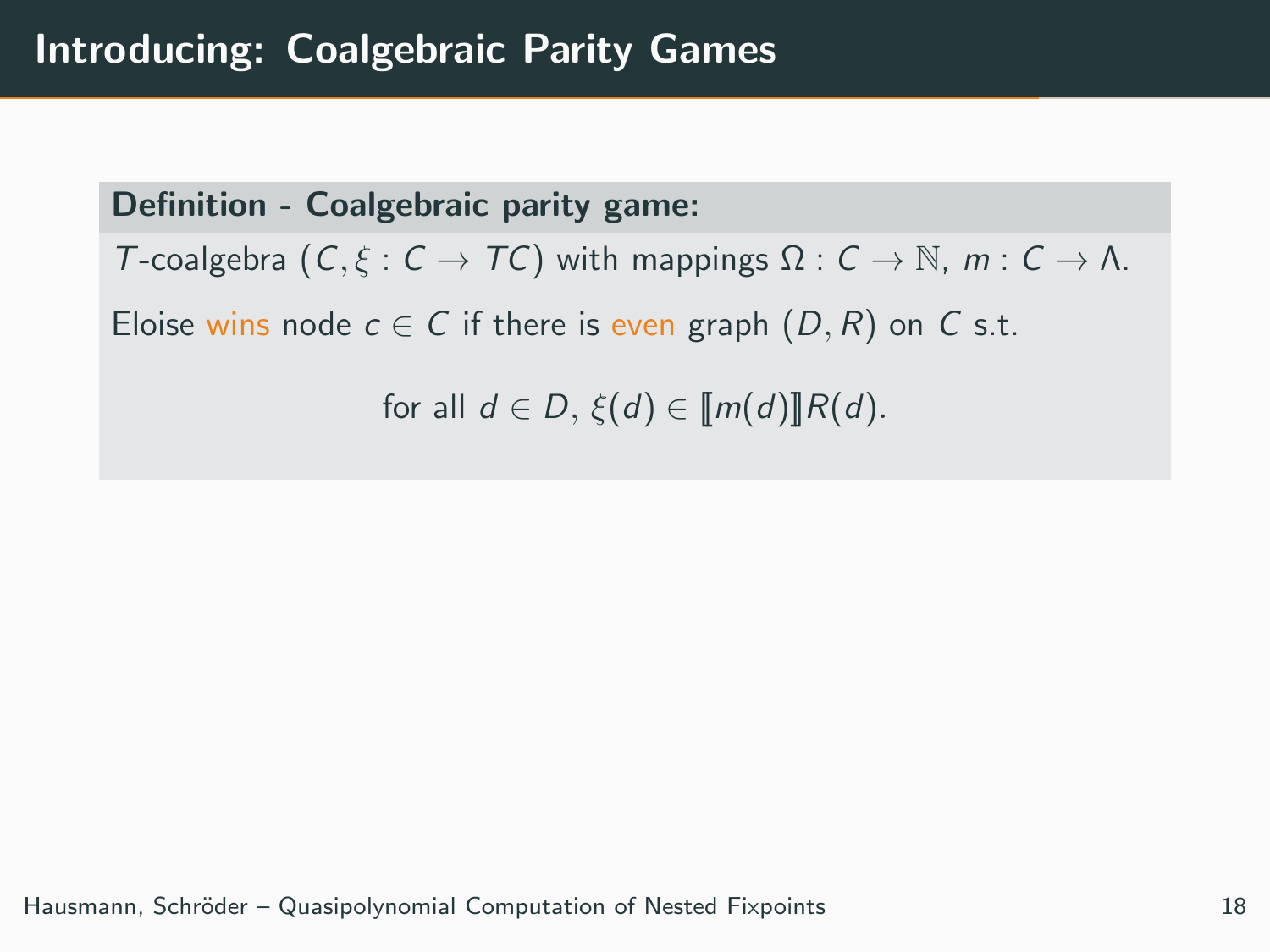Definition - Coalgebraic parity game: T-coalgebra  $(C, \xi : C \to TC)$  with mappings  $\Omega : C \to \mathbb{N}$ ,  $m : C \to \Lambda$ . Eloise wins node  $c \in C$  if there is even graph  $(D, R)$  on C s.t. for all  $d \in D$ ,  $\xi(d) \in [m(d)]R(d)$ .

#### e.g.

 $T = \mathcal{P}$ : parity game for T is graph  $(C, \xi : C \rightarrow \mathcal{P}(C))$  with priority map  $\Omega$  and node ownership map  $m: \mathcal{C} \to \{\diamondsuit, \square\}.$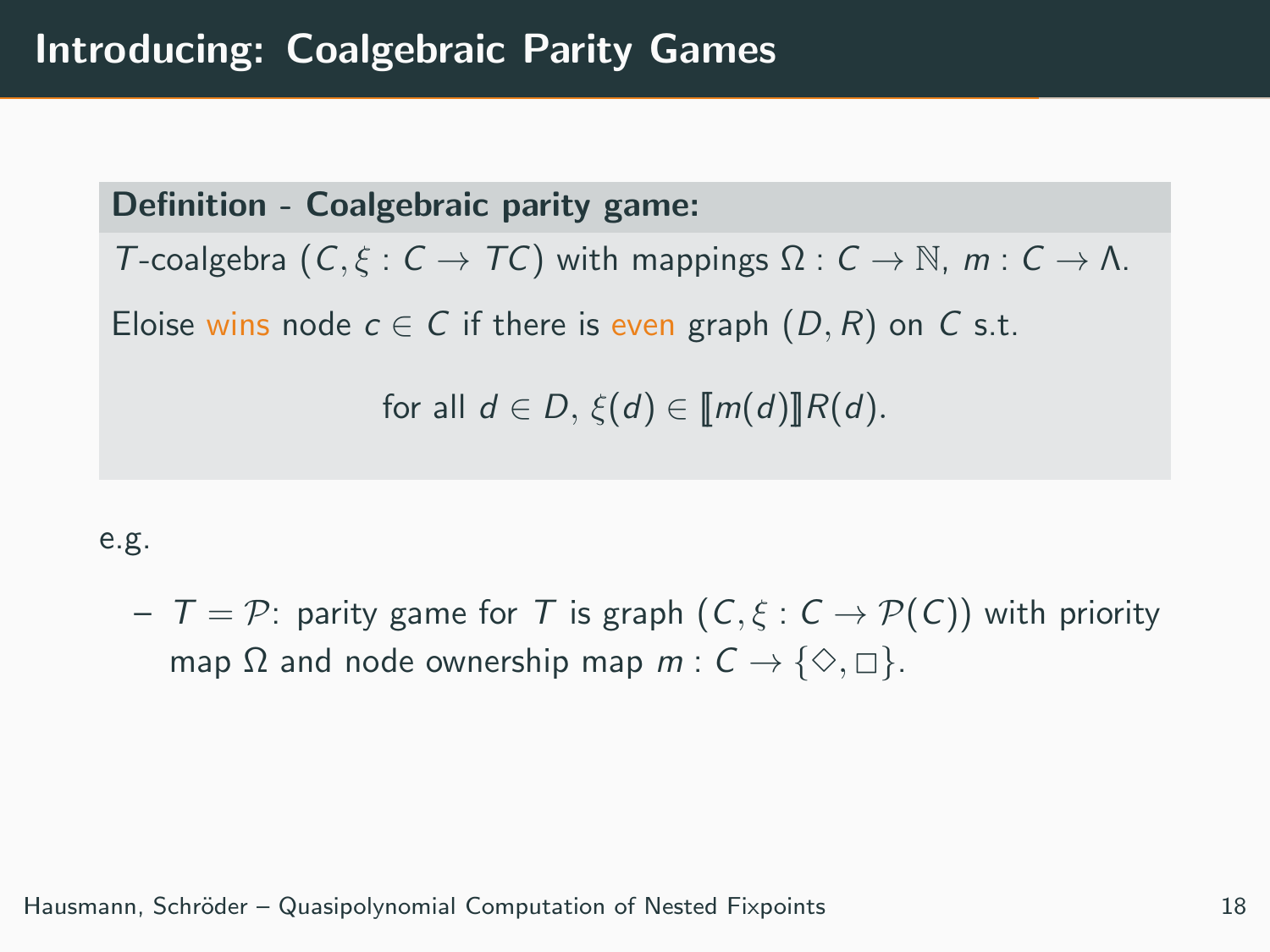Definition - Coalgebraic parity game: T-coalgebra  $(C, \xi : C \to TC)$  with mappings  $\Omega : C \to \mathbb{N}$ ,  $m : C \to \Lambda$ . Eloise wins node  $c \in C$  if there is even graph  $(D, R)$  on C s.t. for all  $d \in D$ ,  $\xi(d) \in [m(d)]R(d)$ .

#### e.g.

- $T = \mathcal{P}$ : parity game for T is graph  $(C, \xi : C \rightarrow \mathcal{P}(C))$  with priority map  $\Omega$  and node ownership map  $m: \mathcal{C} \to \{\diamondsuit, \square\}.$
- $T = D$ : parity game for T is Markov chain  $(C, \xi : C \rightarrow \mathcal{D}(C))$  with priority map  $\Omega$  and map  $m: C \rightarrow \{\langle p \rangle, [p] \mid p \in \mathbb{Q} \cap [0,1]\}$ .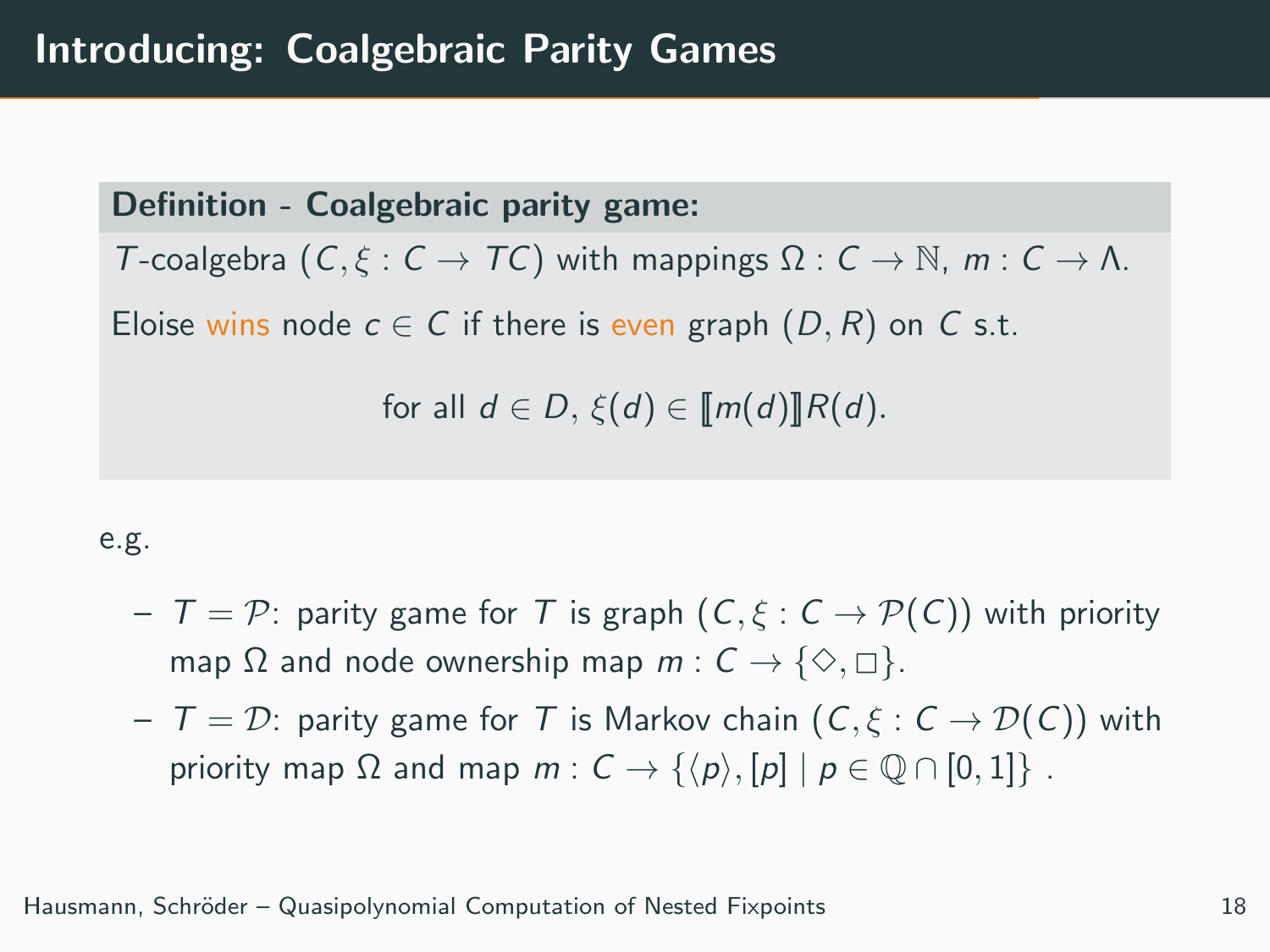## Coalgebraic Parity Games, examples

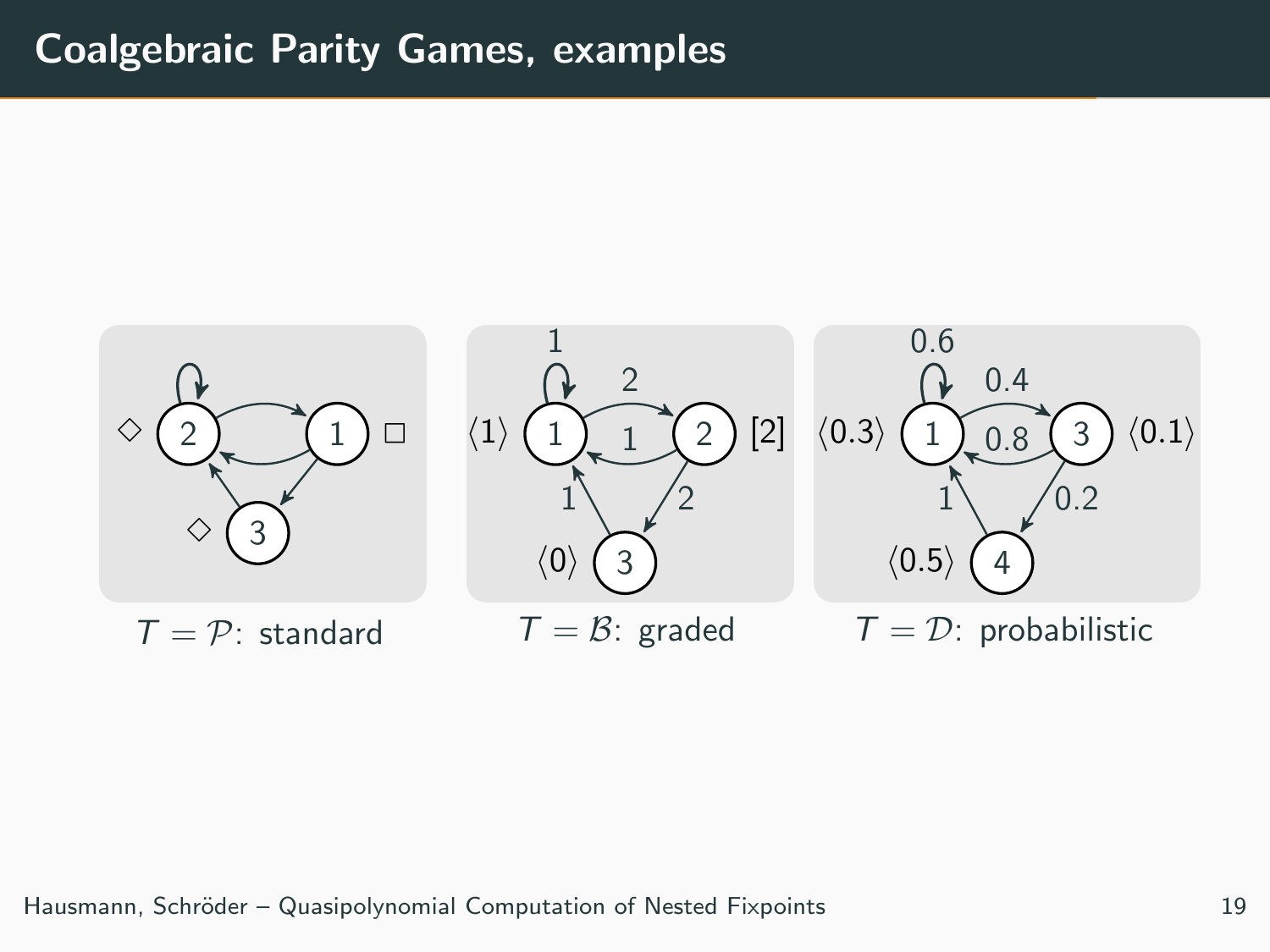## Coalgebraic Parity Games, examples, strategies

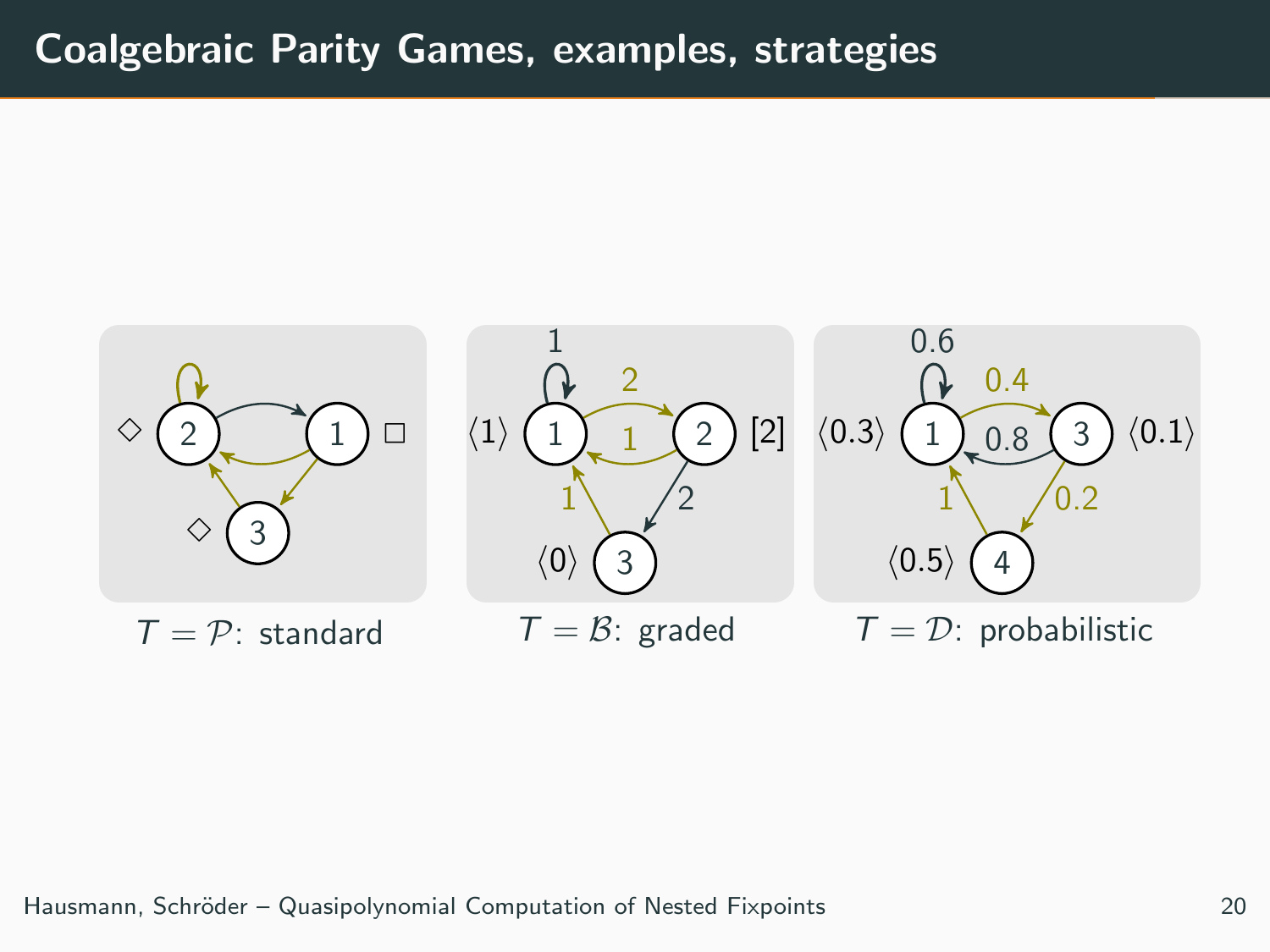Winning regions in coalgebraic parity games are nested fixpoints:

Given game  $(C, \xi, m, \Omega)$ , define  $f : \mathcal{P}(C)^k \to \mathcal{P}(C)$  by

 $f(X_0, \ldots, X_k) = \{v \mid \exists i, \heartsuit \in \Lambda, m(v) = \heartsuit, \Omega(v) = i \text{ and } \xi(v) \in \llbracket \heartsuit \rrbracket X_i\}$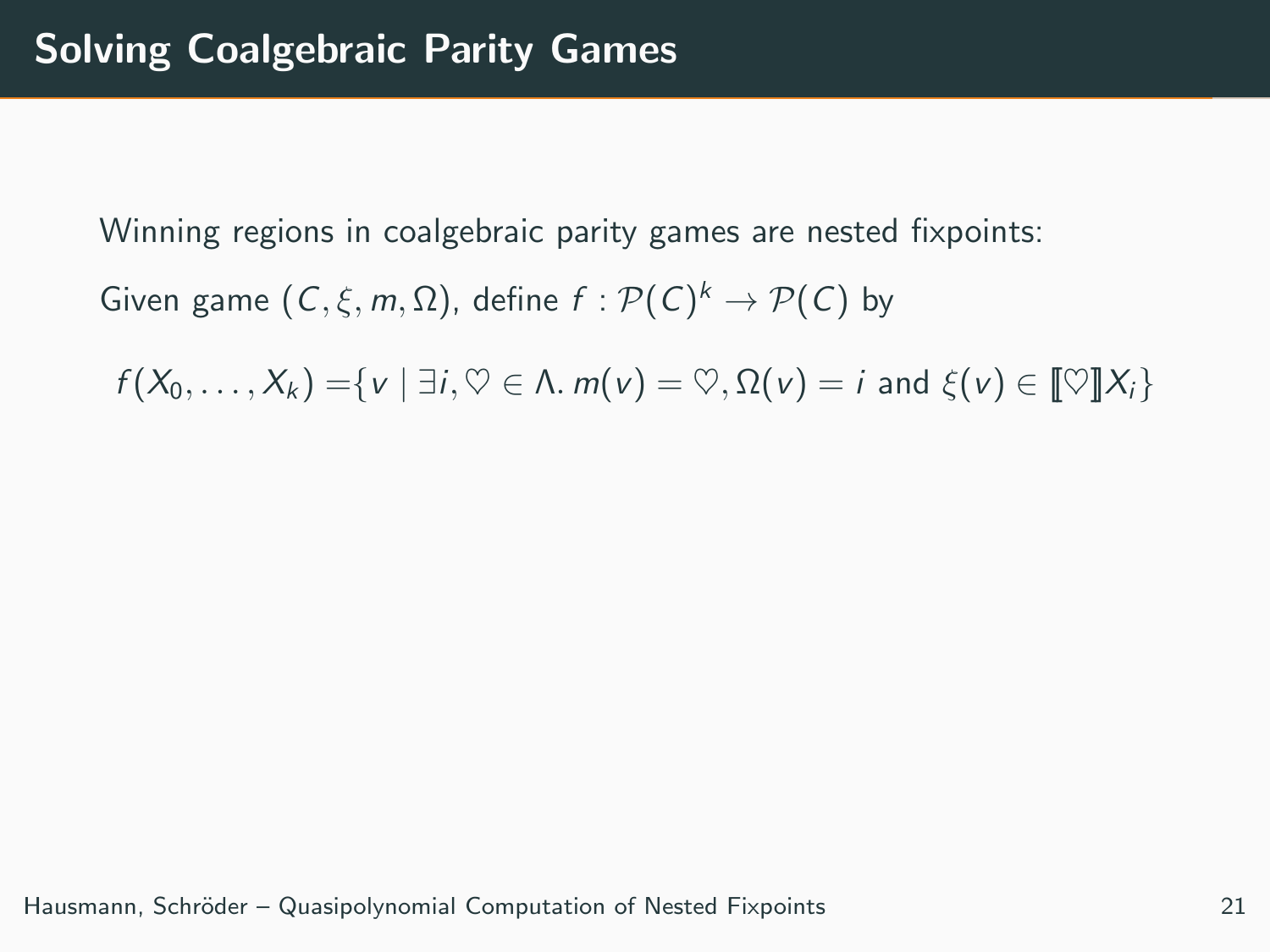Winning regions in coalgebraic parity games are nested fixpoints:

Given game  $(C, \xi, m, \Omega)$ , define  $f : \mathcal{P}(C)^k \to \mathcal{P}(C)$  by

 $f(X_0, \ldots, X_k) = \{v \mid \exists i, \forall \in \Lambda, m(v) = \forall, \Omega(v) = i \text{ and } \xi(v) \in \llbracket \forall \exists X_i \}$ 

### Theorem [H,Schröder,CONCUR 2019]:

Player Eloise wins u in coalgebraic parity game if and only if  $u \in [\![X_k]\!]_f$ .

Coalgebraic  $\mu$ -calculus model checking  $=$  solving coalgebraic parity games. Enables on-the-fly model checking: Start with initial node, expand nodes step by step, compute  $\llbracket X_k \rrbracket_f$  at any point (solving a partial game).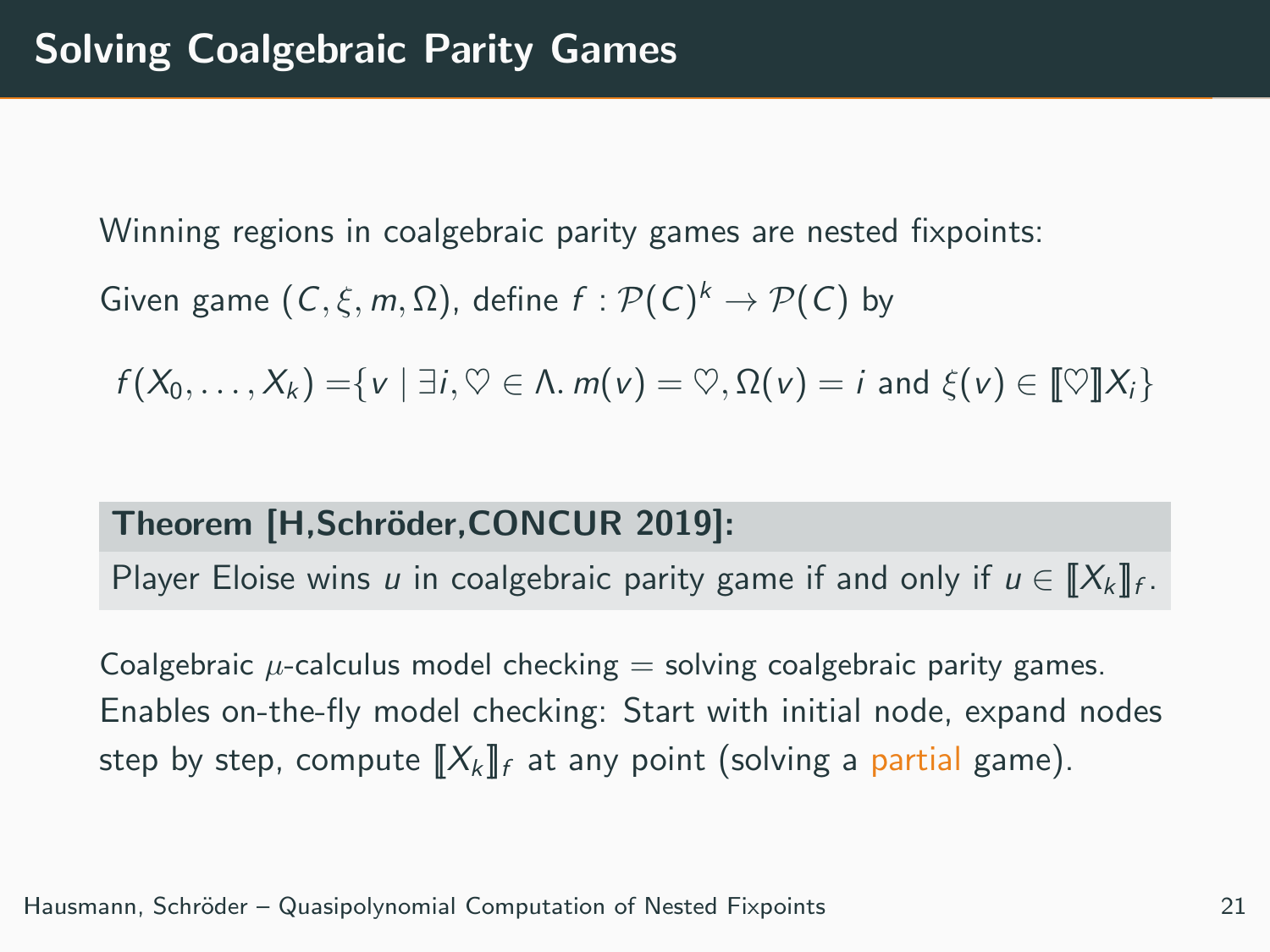# Conclusion

## Results:

- Computing nested fixpoints by
	- (fixpoint iteration),
	- Calude et al.'s quasipolynomial algorithm
	- universal graphs
	- Zielonka's algorithm
- Computing nested fixpoints also is in  $NPOCo-NP$ .
- Reduction of satisfiability checking and model checking for the coalgebraic  $\mu$ -calculus to computing nested fixpoints.

## Future work:

- Computing fair bisimulations as nested fixpoints.
- Type checking for inductive-coinductive types by computing nested fixpoints.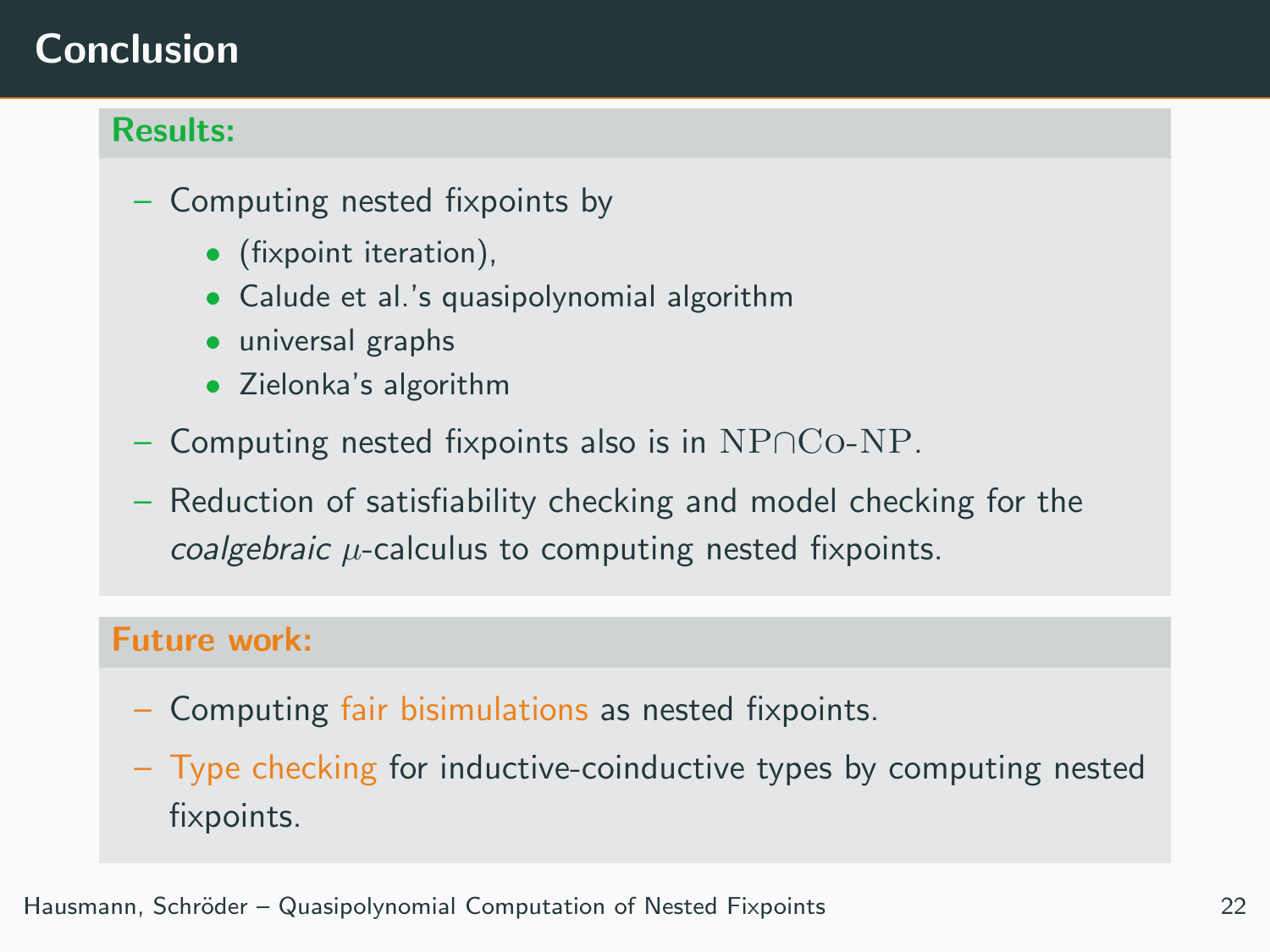# 品 R. Alur, T. Henzinger, and O. Kupferman. Alternating-time temporal logic. J. ACM, 49:672–713, 2002. F. Bruse, M. Falk, and M. Lange. The fixpoint-iteration algorithm for parity games. In Games, Automata, Logics and Formal Verification, GandALF 2014, volume 161 of EPTCS, pages 116–130, 2014.

**C. S. Calude, S. Jain, B. Khoussainov, W. Li, and F. Stephan.** Deciding parity games in quasipolynomial time. In Theory of Computing, STOC 2017, pages 252–263. ACM, 2017.